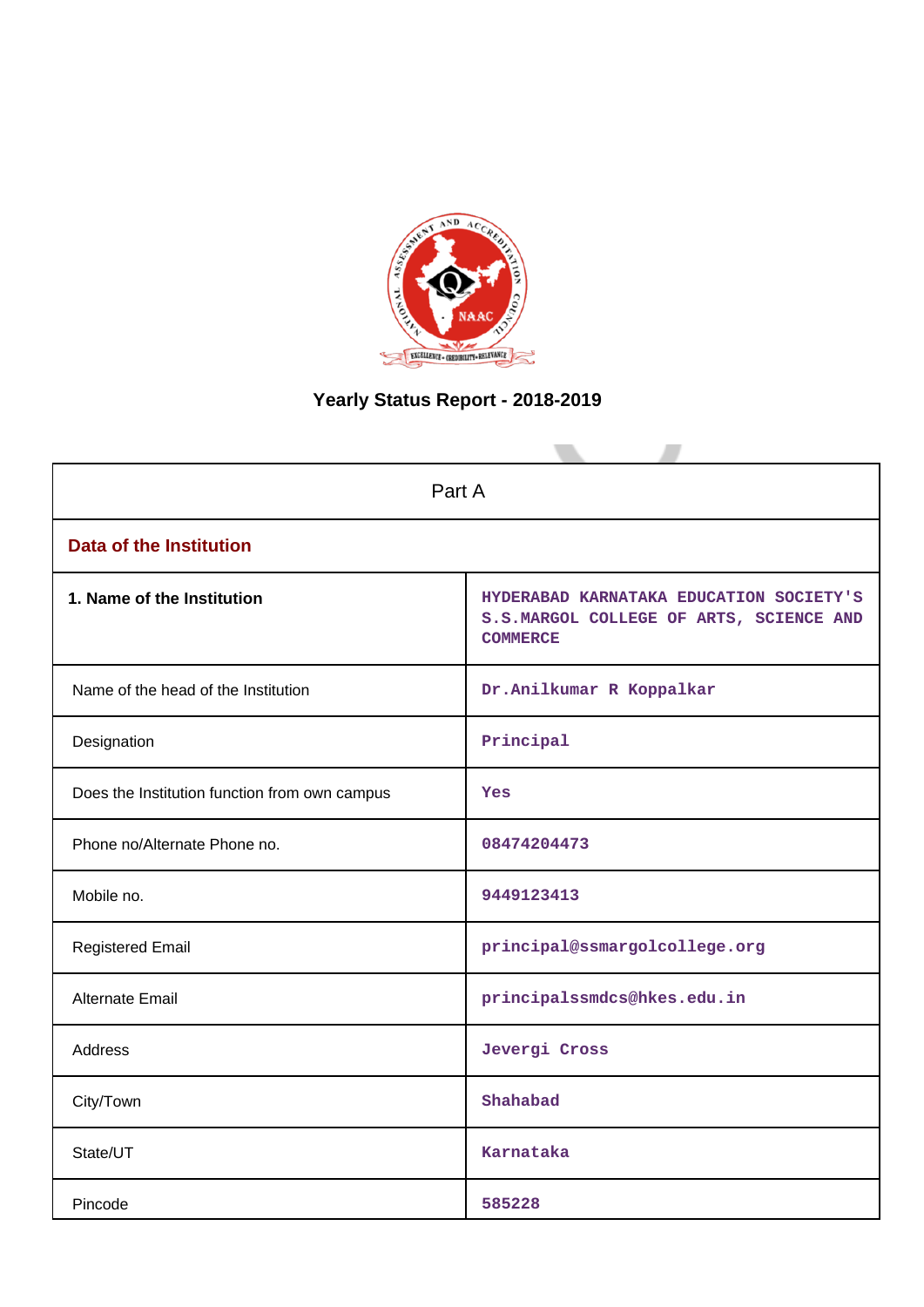| 2. Institutional Status                                  |                                                                           |             |                                                                    |                                                          |             |  |
|----------------------------------------------------------|---------------------------------------------------------------------------|-------------|--------------------------------------------------------------------|----------------------------------------------------------|-------------|--|
| Affiliated / Constituent                                 |                                                                           |             | Affiliated                                                         |                                                          |             |  |
| Type of Institution                                      |                                                                           |             | Co-education                                                       |                                                          |             |  |
| Location                                                 |                                                                           |             | Urban                                                              |                                                          |             |  |
| <b>Financial Status</b>                                  |                                                                           |             |                                                                    | Self financed and grant-in-aid                           |             |  |
|                                                          | Name of the IQAC co-ordinator/Director                                    |             | Prof.G.S.Kanni                                                     |                                                          |             |  |
| Phone no/Alternate Phone no.                             |                                                                           |             | 08474204473                                                        |                                                          |             |  |
| Mobile no.                                               |                                                                           |             | 9448837280                                                         |                                                          |             |  |
| <b>Registered Email</b>                                  |                                                                           |             |                                                                    | iqac@ssmargolcollege.org                                 |             |  |
| Alternate Email                                          |                                                                           |             | gskanni@gmail.com                                                  |                                                          |             |  |
| 3. Website Address                                       |                                                                           |             |                                                                    |                                                          |             |  |
|                                                          | Web-link of the AQAR: (Previous Academic Year)                            |             |                                                                    | http://www.ssmargolcollege.org/naac/AQA<br>R 2017 18.pdf |             |  |
| 4. Whether Academic Calendar prepared during<br>the year |                                                                           |             | Yes                                                                |                                                          |             |  |
| Weblink:                                                 | if yes, whether it is uploaded in the institutional website:              |             | http://ssmargolcollege.org/activity.htm<br>$\overline{\mathsf{r}}$ |                                                          |             |  |
| <b>5. Accrediation Details</b>                           |                                                                           |             |                                                                    |                                                          |             |  |
| Cycle                                                    | Grade                                                                     | <b>CGPA</b> | Year of<br>Accrediation                                            | Validity<br>Period From                                  | Period To   |  |
| 1                                                        | $B+$                                                                      | 75.95       | 2004                                                               | $16 - Sep - 2004$                                        | 15-Sep-2009 |  |
| $\mathbf{2}$                                             | в                                                                         | 2.27        | 2016                                                               | 25-May-2016                                              | 24-May-2021 |  |
|                                                          | 6. Date of Establishment of IQAC                                          |             |                                                                    | 01-Feb-2005                                              |             |  |
|                                                          | 7. Internal Quality Assurance System                                      |             |                                                                    |                                                          |             |  |
|                                                          | Quality initiatives by IQAC during the year for promoting quality culture |             |                                                                    |                                                          |             |  |
|                                                          | Item /Title of the quality initiative by                                  |             | Date & Duration                                                    | Number of participants/ beneficiaries                    |             |  |
|                                                          |                                                                           |             |                                                                    |                                                          |             |  |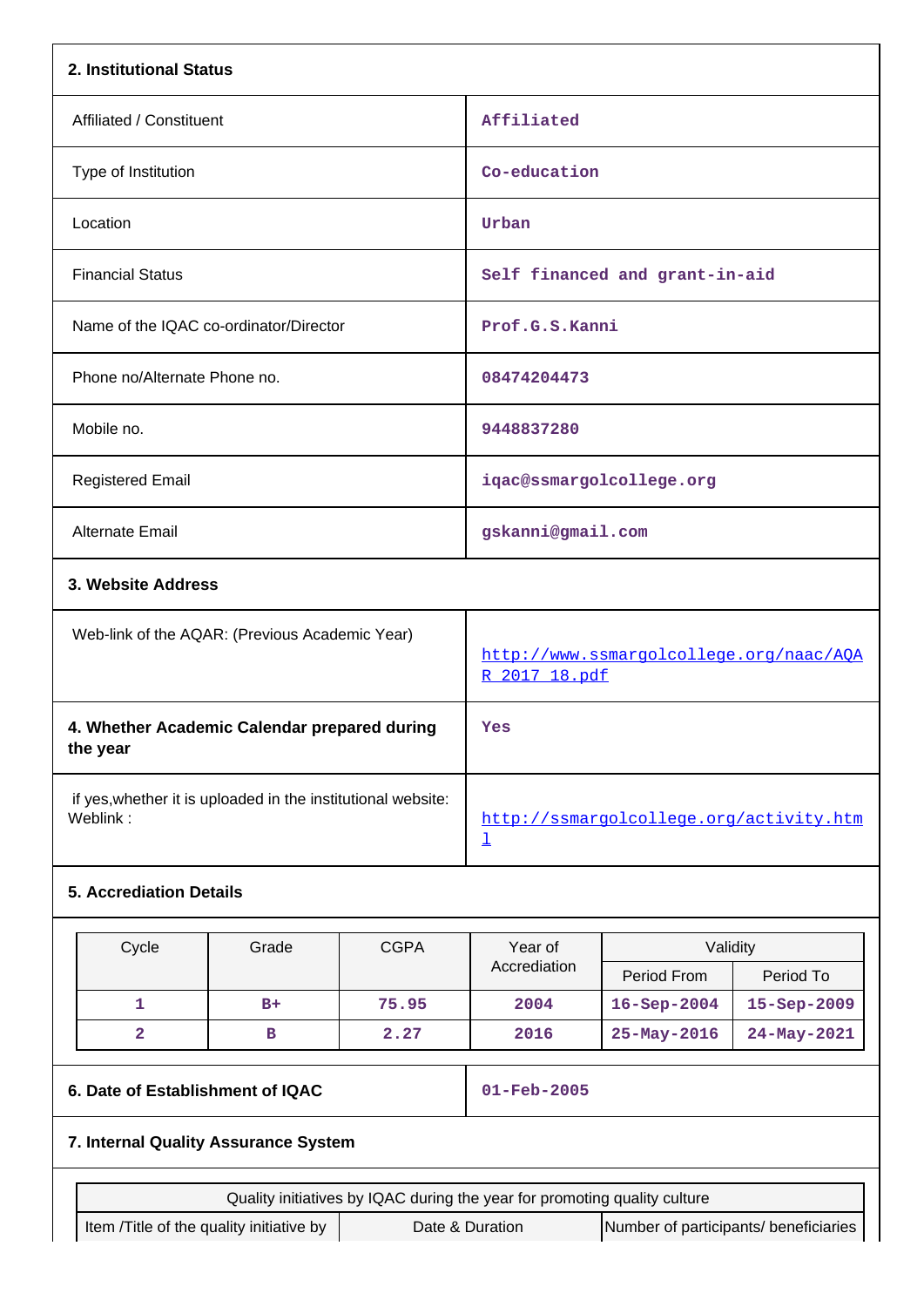| <b>IQAC</b>                                                                                                                 |             |                               |                                   |  |                                |        |
|-----------------------------------------------------------------------------------------------------------------------------|-------------|-------------------------------|-----------------------------------|--|--------------------------------|--------|
| Candle Light March to pay<br>tribute to CRPF Men                                                                            |             | 19-Feb-2019<br>$\mathbf{1}$   |                                   |  |                                | 250    |
| District Level Sports<br>Meet                                                                                               |             |                               | 15-Feb-2019<br>$\mathbf{1}$       |  | 60                             |        |
| Physical Fitness Day and<br>Youth Peace Day                                                                                 |             |                               | $19 - Jan - 2019$<br>$\mathbf{1}$ |  |                                | 300    |
| Program on Legal<br>awareness for Devadasi of<br>Shahabad Taluka                                                            |             |                               | $10 - Jan - 2019$<br>$\mathbf{1}$ |  |                                | 45     |
| Special Classes for<br>Physics Students                                                                                     |             |                               | 09-Oct-2018<br>$\overline{2}$     |  |                                | 30     |
| Letter Writing<br>Competition National<br>Level Dhai Akhar Letter<br>writting Campaign                                      |             | $18 - Sep - 2018$<br>1        |                                   |  |                                | 60     |
| Eye Camp                                                                                                                    |             | $28 - Aug - 2018$<br>2        |                                   |  | 80                             |        |
| Kodagu Kerala Relief Fund<br>Public rally in town                                                                           |             | $13 - Aug - 2018$<br>1        |                                   |  |                                | 300    |
| Orientation Program for<br>BA/B.Sc/B.Com I Semester<br><b>Students</b>                                                      |             | $13 - Aug - 2018$<br>125<br>1 |                                   |  |                                |        |
|                                                                                                                             |             |                               | View File                         |  |                                |        |
| 8. Provide the list of funds by Central/ State Government- UGC/CSIR/DST/DBT/ICMR/TEQIP/World<br><b>Bank/CPE of UGC etc.</b> |             |                               |                                   |  |                                |        |
| Institution/Departmen<br>t/Faculty                                                                                          | Scheme      |                               | <b>Funding Agency</b>             |  | Year of award with<br>duration | Amount |
| S.S.Margol<br>College                                                                                                       | <b>IQAC</b> | <b>UGC</b>                    |                                   |  | 2015<br>1800                   | 200000 |
| No Files Uploaded !!!                                                                                                       |             |                               |                                   |  |                                |        |

| 9. Whether composition of IQAC as per latest<br><b>NAAC</b> guidelines:                                            | Yes        |
|--------------------------------------------------------------------------------------------------------------------|------------|
| Upload latest notification of formation of IQAC                                                                    | View File  |
| 10. Number of IQAC meetings held during the<br>year :                                                              | 3          |
| The minutes of IQAC meeting and compliances to the<br>decisions have been uploaded on the institutional<br>website | <b>Yes</b> |
| Upload the minutes of meeting and action taken report                                                              | View File  |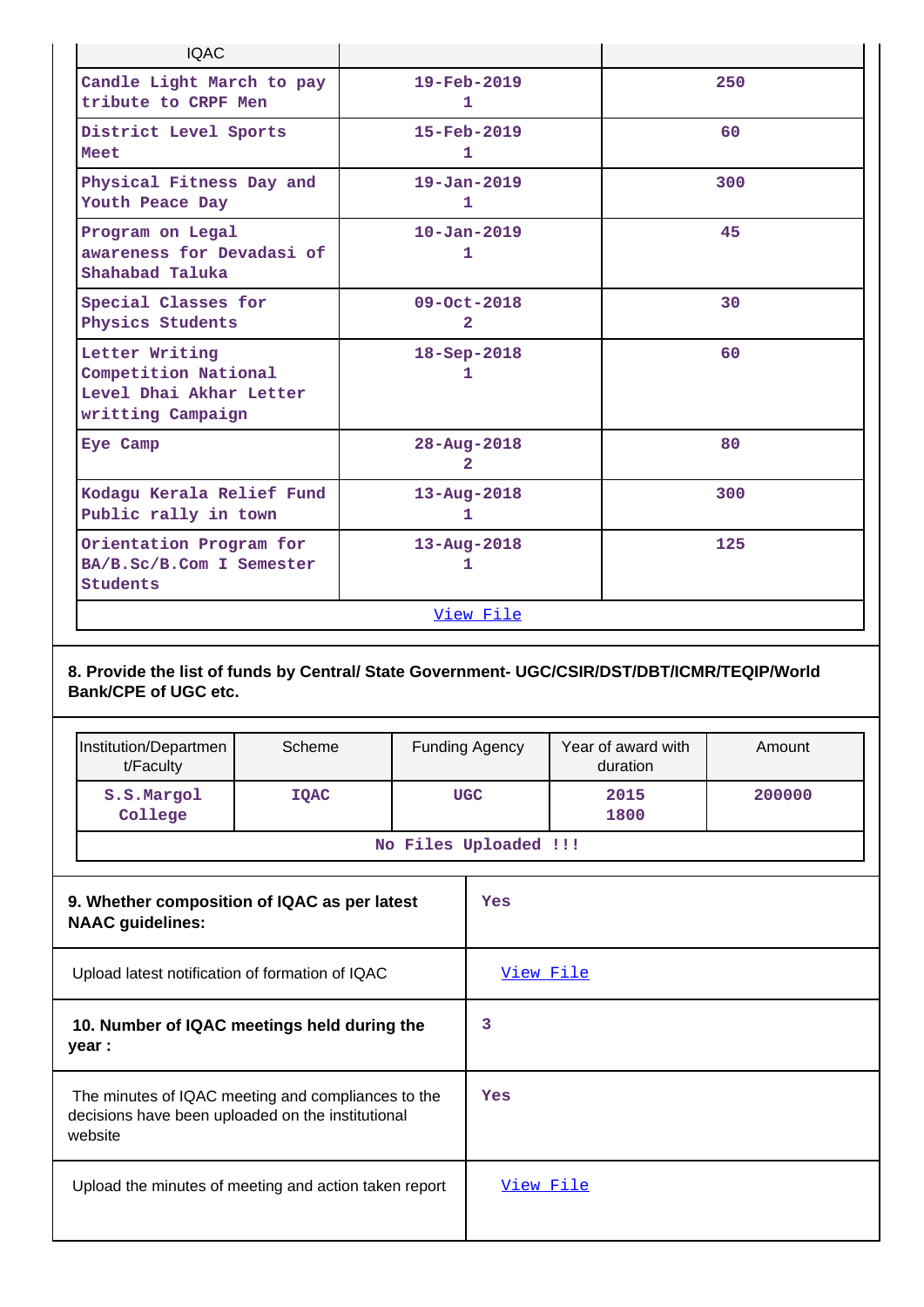**12. Significant contributions made by IQAC during the current year(maximum five bullets)**

**1) Organized and Awarded toppers of S.S.L.C and PreUniversity students of Shahabad town studying in various schools and colleges. 2) Introduced NPTEL Certification Courses. 3) Organized District Level Sports Meet. 4) Conducted Eye Camp 5) Program on Legal Awareness for Devadasis of Shahabad Taluka**

#### **No Files Uploaded !!!**

**13. Plan of action chalked out by the IQAC in the beginning of the academic year towards Quality Enhancement and outcome achieved by the end of the academic year**

| Plan of Action                                                                                        | Achivements/Outcomes                                                                                                      |
|-------------------------------------------------------------------------------------------------------|---------------------------------------------------------------------------------------------------------------------------|
| It is planned to increase the admission A program called prathiba puraskar for<br>to various programs | topper in SSLC and PreUniversity Course<br>has been conducted in the month of may                                         |
| It is planned to conduct free eye camp                                                                | Eye camp was conducted in association<br>with H.K.E Societys Basaveshwara<br>teaching and general hospital,<br>Kalaburagi |
| It is planned to conduct district level<br>sports meet                                                | Sports meet at district level was<br>organized in association with Neharu<br>Yuva Kendra Kalaburagi                       |
|                                                                                                       | No Files Uploaded !!!                                                                                                     |

| 14. Whether AQAR was placed before statutory<br>body?                                                                | Yes                                             |  |
|----------------------------------------------------------------------------------------------------------------------|-------------------------------------------------|--|
| Name of Statutory Body<br>Management of H.K.E Society, Kalaburagi                                                    | <b>Meeting Date</b><br>$05 - \text{Feb} - 2020$ |  |
| 15. Whether NAAC/or any other accredited<br>body(s) visited IQAC or interacted with it to<br>assess the functioning? | <b>No</b>                                       |  |
| 16. Whether institutional data submitted to<br>AISHE:                                                                | Yes                                             |  |
| Year of Submission                                                                                                   | 2019                                            |  |
| Date of Submission                                                                                                   | 14-Oct-2019                                     |  |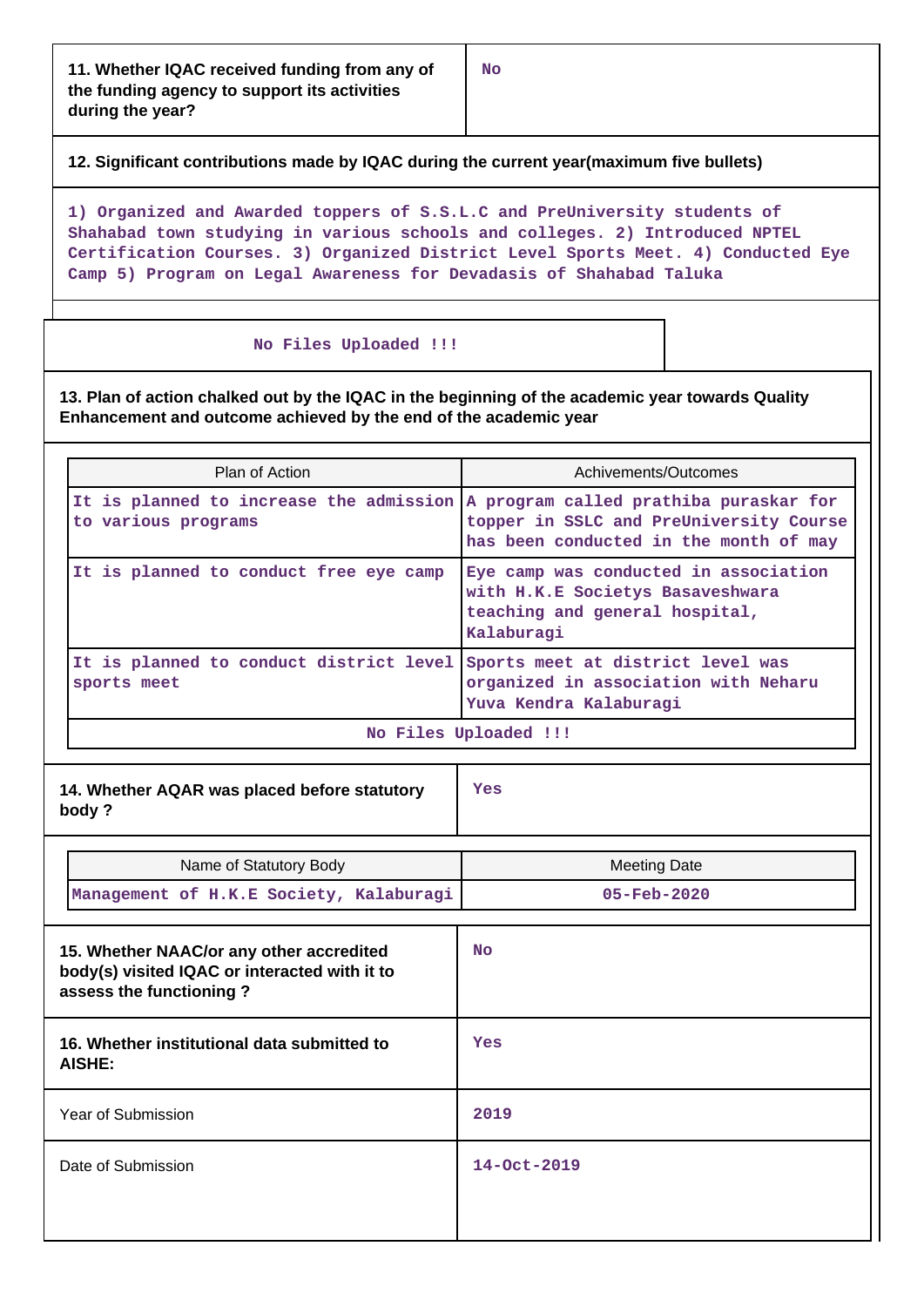| 17. Does the Institution have Management<br><b>Information System?</b>                              | Yes                                                                                                                                                                                                                                                                                                                                                                                                                                                                                                                                                                                                                                                                                                                                                                                                                                                                                                                                                                                                                                                                                                                                                                                                                                                                                                                                                                                                                                                                                       |
|-----------------------------------------------------------------------------------------------------|-------------------------------------------------------------------------------------------------------------------------------------------------------------------------------------------------------------------------------------------------------------------------------------------------------------------------------------------------------------------------------------------------------------------------------------------------------------------------------------------------------------------------------------------------------------------------------------------------------------------------------------------------------------------------------------------------------------------------------------------------------------------------------------------------------------------------------------------------------------------------------------------------------------------------------------------------------------------------------------------------------------------------------------------------------------------------------------------------------------------------------------------------------------------------------------------------------------------------------------------------------------------------------------------------------------------------------------------------------------------------------------------------------------------------------------------------------------------------------------------|
| If yes, give a brief descripiton and a list of modules<br>currently operational (maximum 500 words) | Institution is using Management<br>Information System and the modules<br>containing, Admission Module : In this<br>process details of students i.e, Name,<br>Father Name, Mother Name, Caste,<br>Category, Religion, Program,<br>Combination of subjects, Class admit,<br>Address, Contact number, documents<br>submitted, etc. Class Module : We get<br>the information Class wise like, List<br>of Classes, Class wise Students list,<br>Category wise students list, Boys and<br>Girls count. Fees Module : In this<br>module setting Category wise fees<br>structure and assign to the students,<br>enter the the fees amount given by<br>students and print the receipt. we can<br>get various reports like headwise fees<br>collection, Classwise fees collection,<br>date wise fees collection, class wise<br>outstanding fees, student wise<br>outstanding fees, etc. SMS Module :<br>Sending alert message to students and<br>parents for fees pending and parents<br>meeting etc. Library Module : Enter the<br>books details with bill no. and amount,<br>Book title, Book type, binding type,<br>vendor name, author name, Volume,<br>pages, etc. Books issues in circular<br>section each day for each class and<br>returned or renew books every week.<br>News paper received every day is<br>entered and received magazines of<br>different issues like fortnight issues,<br>monthly issues, bimonthly issues,<br>quarterly issues, bi yearly issues and<br>yearly issues. |
|                                                                                                     | Part B                                                                                                                                                                                                                                                                                                                                                                                                                                                                                                                                                                                                                                                                                                                                                                                                                                                                                                                                                                                                                                                                                                                                                                                                                                                                                                                                                                                                                                                                                    |

## **CRITERION I – CURRICULAR ASPECTS**

#### **1.1 – Curriculum Planning and Implementation**

 1.1.1 – Institution has the mechanism for well planned curriculum delivery and documentation. Explain in 500 words

 **A planed mechanism is fallowed in the institution for curriculum deliver and documentation. Curriculum is divided into 4 months at the beginning of each semester. Accordingly teaching plan is prepared taking into consideration of holidays, local holidays and strikes. Number of teaching hours allotted is taken into consideration. Teaching plan prepared by a teacher is cross verified and finally it is entered in the work done register. Work done register is verified by IQAC committee or principal. Most of the time teacher may go on leave due to personal work or miner illness, under such condition extra class**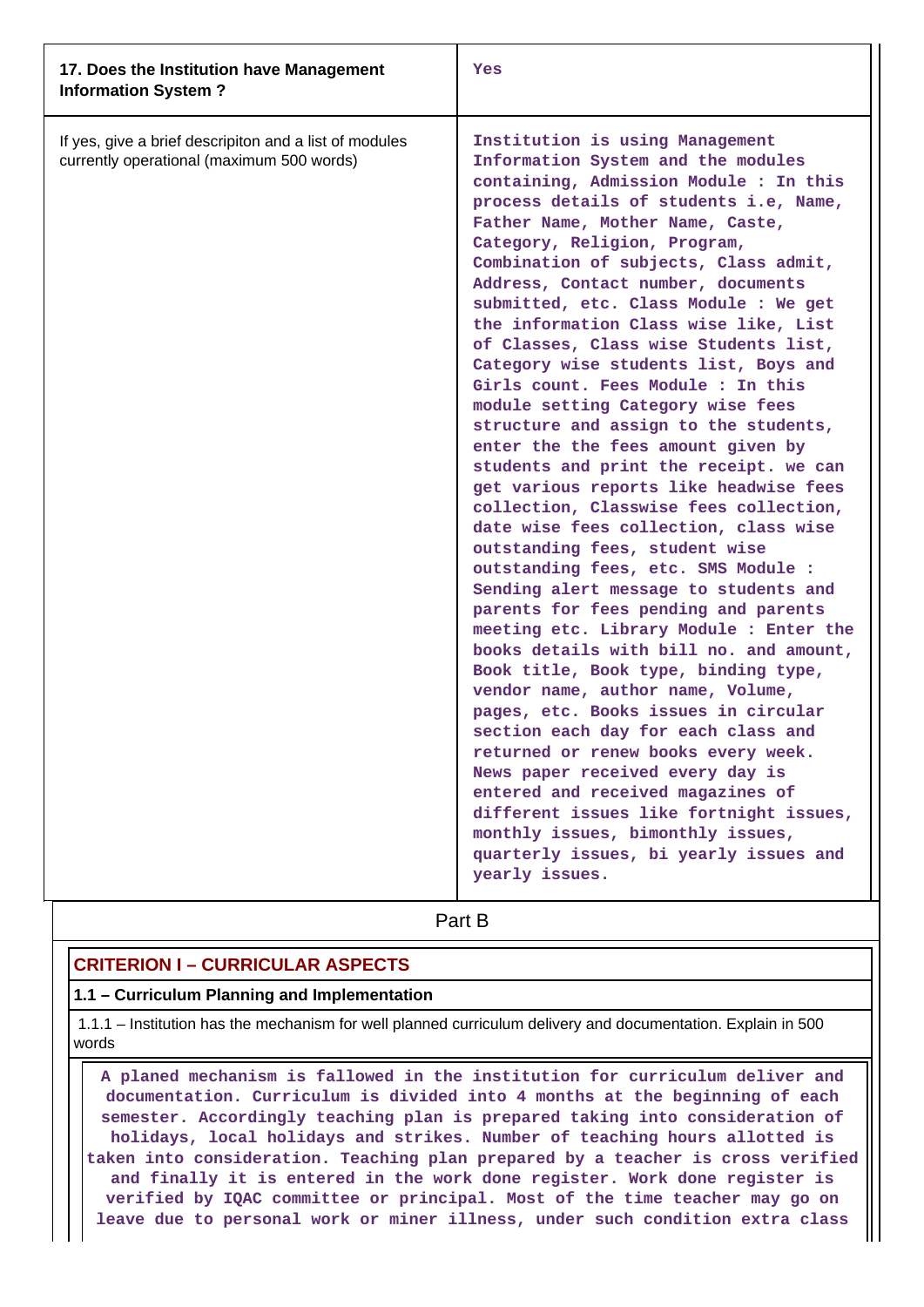**is planned and executed. If the curriculum is revised teachers will discus among peer or reading reference books come to a conclusion. Most of the time teachers will fallow chalk and talk methodology. Few teachers will fallow power point presentation along with regular black board teaching. Some teacher conduct seminar among students this will inculcate confidence to student. Documentation of work done register, teaching plan and attendance register will be done by the teachers themselves. At the end of each semester counter sign is taken by HOD and Principal. Such documents are preserved in IQAC cell. IQAC cell maintain 5 years of records.**

 1.1.2 – Certificate/ Diploma Courses introduced during the academic year Certificate Diploma Courses Dates of Introduction Duration Focus on employ ability/entreprene urship **Skill** Development **No Data Entered/Not Applicable !!! 1.2 – Academic Flexibility** 1.2.1 – New programmes/courses introduced during the academic year Programme/Course Programme Specialization | Dates of Introduction **No Data Entered/Not Applicable !!! No file uploaded.** 1.2.2 – Programmes in which Choice Based Credit System (CBCS)/Elective course system implemented at the affiliated Colleges (if applicable) during the academic year. Name of programmes adopting CBCS Programme Specialization | Date of implementation of CBCS/Elective Course System **BA Economics, Political Science, Sociology 11/06/2018 BA History, Political Science, Kannada 11/06/2018 BCom Commerce 11/06/2018 BSc Physics, Chemistry, Mathematics 11/06/2018 BSc Chemistry, Botany, Zoology 11/06/2018 BSc Physics, Mathematics, Computer Science 11/06/2018** 1.2.3 – Students enrolled in Certificate/ Diploma Courses introduced during the year Certificate Diploma Course Number of Students **0** 0 **1.3 – Curriculum Enrichment** 1.3.1 – Value-added courses imparting transferable and life skills offered during the year Value Added Courses **Date of Introduction** Number of Students Enrolled **No Data Entered/Not Applicable !!!**

**No file uploaded.**

1.3.2 – Field Projects / Internships under taken during the year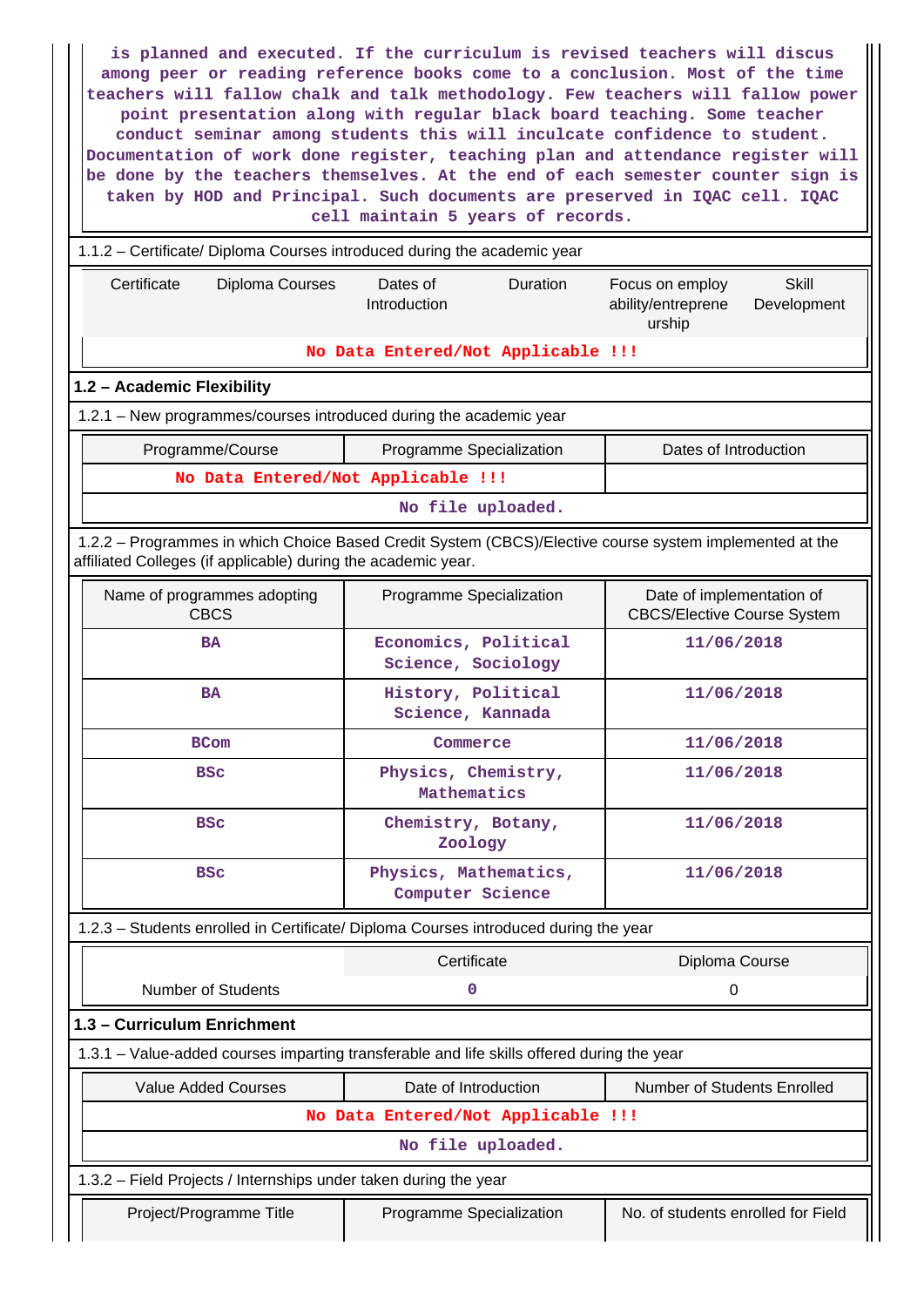**No Data Entered/Not Applicable !!!**

**No file uploaded.**

Projects / Internships

### **1.4 – Feedback System**

1.4.1 – Whether structured feedback received from all the stakeholders.

| <b>Students</b>  | Yes |
|------------------|-----|
| Teachers         | No  |
| <b>Employers</b> | No  |
| Alumni           | Yes |
| Parents          | Yes |

 1.4.2 – How the feedback obtained is being analyzed and utilized for overall development of the institution? (maximum 500 words)

#### Feedback Obtained

**This year an attempt is made to take feedback by using google docs. As this is introduced this year few samples of feedback was taken. First we have developed our own questionnaires pertaining to a teacher. Feedback of teacher by students , teacher, alumni and parents. We have called a meeting of present students, Parents and alumni. In this meeting use of google docs was demonstrated to stake holders using there cell phones and email ID. One advantage is that the analyzing is done automatically in google docs. This will helps the institution in strengthening teachers quality. We want to increase the feedback to at least 20 of existing strength by next year.**

## **CRITERION II – TEACHING- LEARNING AND EVALUATION**

#### **2.1 – Student Enrolment and Profile**

2.1.1 – Demand Ratio during the year

| Name of the<br>Programme | Programme<br>Specialization                      | Number of seats<br>available | Number of<br>Application received | <b>Students Enrolled</b> |  |  |  |
|--------------------------|--------------------------------------------------|------------------------------|-----------------------------------|--------------------------|--|--|--|
| <b>BA</b>                | Economics,<br>Political<br>Science,<br>Sociology | 135                          | 16                                | 16                       |  |  |  |
| <b>BA</b>                | History,<br>Political<br>Science,<br>Kannada     | 135                          | $6\phantom{1}6$                   | 6                        |  |  |  |
| <b>BSC</b>               | Physics,<br>Chemistry,<br>Mathematics            | 30                           | 25                                | 25                       |  |  |  |
| <b>BSC</b>               | Chemistry,<br>Botany, Zoology                    | 30                           | 29                                | 29                       |  |  |  |
| <b>BSC</b>               | Physics,<br>Mathematics,<br>Computer<br>Science  | 30                           | 34                                | 34                       |  |  |  |
| <b>BCom</b>              | Commerce                                         | 90                           | 47                                | 47                       |  |  |  |
|                          | No file uploaded.                                |                              |                                   |                          |  |  |  |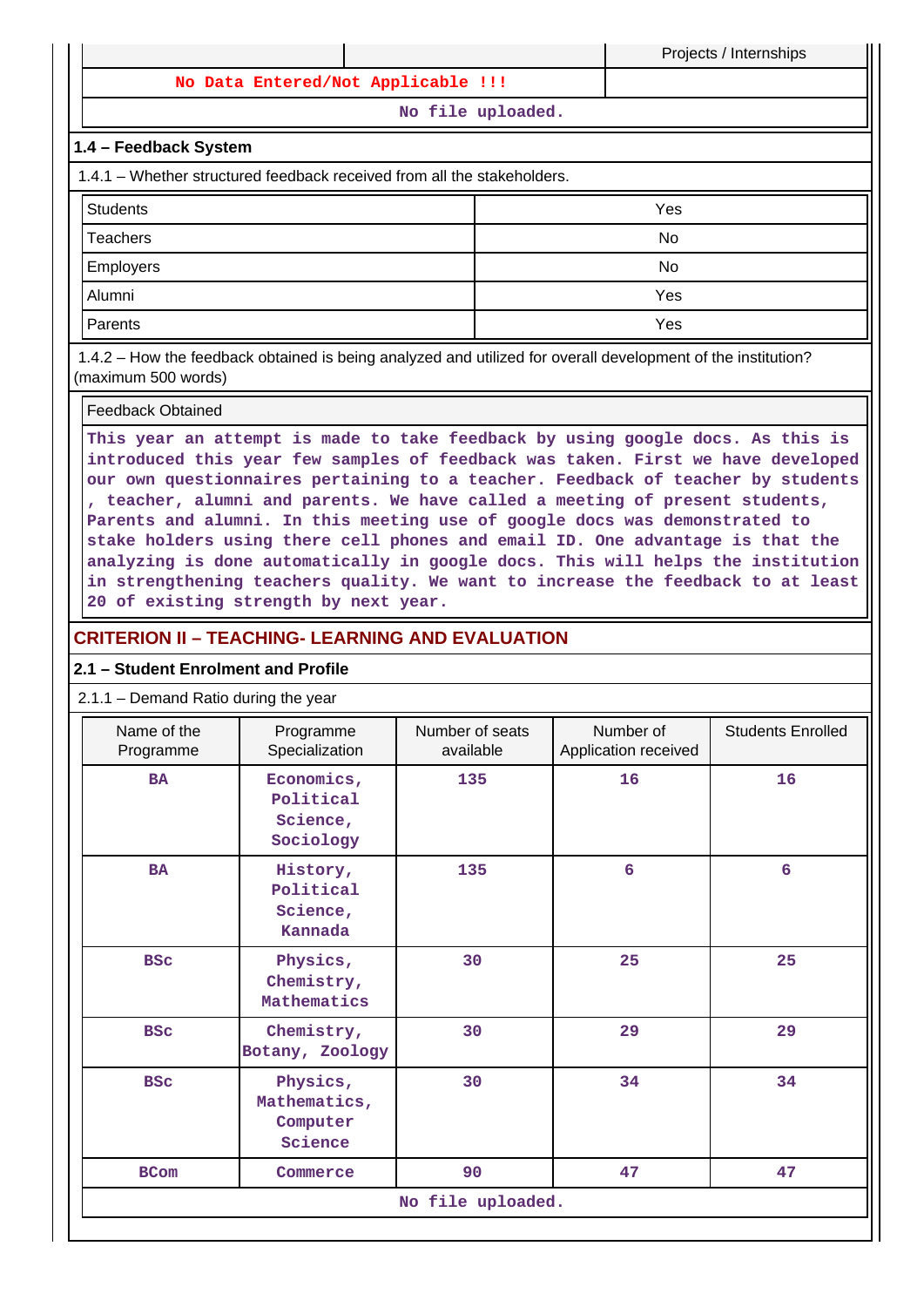| 2.2 - Catering to Student Diversity                                                                                                                       |                                                              |                         |             |                                                              |                                                                                                  |  |                                                                                                  |  |                                                                                                                                                                                                                                                      |
|-----------------------------------------------------------------------------------------------------------------------------------------------------------|--------------------------------------------------------------|-------------------------|-------------|--------------------------------------------------------------|--------------------------------------------------------------------------------------------------|--|--------------------------------------------------------------------------------------------------|--|------------------------------------------------------------------------------------------------------------------------------------------------------------------------------------------------------------------------------------------------------|
| 2.2.1 - Student - Full time teacher ratio (current year data)                                                                                             |                                                              |                         |             |                                                              |                                                                                                  |  |                                                                                                  |  |                                                                                                                                                                                                                                                      |
| Year                                                                                                                                                      | Number of<br>students enrolled<br>in the institution<br>(UG) |                         |             | Number of<br>students enrolled<br>in the institution<br>(PG) | Number of<br>fulltime teachers<br>available in the<br>institution<br>teaching only UG<br>courses |  | Number of<br>fulltime teachers<br>available in the<br>institution<br>teaching only PG<br>courses |  | Number of<br>teachers<br>teaching both UG<br>and PG courses                                                                                                                                                                                          |
| 2018                                                                                                                                                      | 338                                                          |                         |             | 0                                                            | 24                                                                                               |  | 0                                                                                                |  | 0                                                                                                                                                                                                                                                    |
| 2.3 - Teaching - Learning Process                                                                                                                         |                                                              |                         |             |                                                              |                                                                                                  |  |                                                                                                  |  |                                                                                                                                                                                                                                                      |
| 2.3.1 – Percentage of teachers using ICT for effective teaching with Learning Management Systems (LMS), E-<br>learning resources etc. (current year data) |                                                              |                         |             |                                                              |                                                                                                  |  |                                                                                                  |  |                                                                                                                                                                                                                                                      |
| Number of<br><b>Teachers on Roll</b>                                                                                                                      | Number of<br>teachers using<br>ICT (LMS, e-<br>Resources)    |                         |             | <b>ICT Tools and</b><br>resources<br>available               | Number of ICT<br>enabled<br>Classrooms                                                           |  | Numberof smart<br>classrooms                                                                     |  | E-resources and<br>techniques used                                                                                                                                                                                                                   |
| 24                                                                                                                                                        | 3                                                            |                         |             | 6                                                            | 0                                                                                                |  | 0                                                                                                |  | $\overline{\mathbf{2}}$                                                                                                                                                                                                                              |
|                                                                                                                                                           |                                                              |                         |             |                                                              | View File of ICT Tools and resources                                                             |  |                                                                                                  |  |                                                                                                                                                                                                                                                      |
|                                                                                                                                                           |                                                              |                         |             |                                                              | View File of E-resources and techniques used                                                     |  |                                                                                                  |  |                                                                                                                                                                                                                                                      |
| 2.3.2 - Students mentoring system available in the institution? Give details. (maximum 500 words)                                                         |                                                              |                         |             |                                                              |                                                                                                  |  |                                                                                                  |  |                                                                                                                                                                                                                                                      |
| Number of students enrolled in the<br>institution                                                                                                         |                                                              |                         |             | student.                                                     | Number of fulltime teachers                                                                      |  |                                                                                                  |  | student which includes complete information of student with examination track records. This will helps mentor to<br>asses the mentee and weaknesses are pointed out. To overcome these constructive suggestions are given to<br>Mentor: Mentee Ratio |
| 338                                                                                                                                                       |                                                              |                         |             | 24                                                           |                                                                                                  |  |                                                                                                  |  | 14                                                                                                                                                                                                                                                   |
| 2.4 - Teacher Profile and Quality                                                                                                                         |                                                              |                         |             |                                                              |                                                                                                  |  |                                                                                                  |  |                                                                                                                                                                                                                                                      |
| 2.4.1 – Number of full time teachers appointed during the year                                                                                            |                                                              |                         |             |                                                              |                                                                                                  |  |                                                                                                  |  |                                                                                                                                                                                                                                                      |
| No. of sanctioned<br>positions                                                                                                                            |                                                              | No. of filled positions |             | Vacant positions                                             |                                                                                                  |  | Positions filled during<br>the current year                                                      |  | No. of faculty with<br>Ph.D                                                                                                                                                                                                                          |
| 38                                                                                                                                                        |                                                              | 24                      |             | 14                                                           |                                                                                                  |  | 0                                                                                                |  | 7                                                                                                                                                                                                                                                    |
| International level from Government, recognised bodies during the year)                                                                                   |                                                              |                         |             |                                                              |                                                                                                  |  |                                                                                                  |  | 2.4.2 - Honours and recognition received by teachers (received awards, recognition, fellowships at State, National,                                                                                                                                  |
| Year of Award<br>Name of full time teachers<br>receiving awards from<br>state level, national level,<br>international level                               |                                                              |                         | Designation |                                                              | Name of the award,<br>fellowship, received from<br>Government or recognized<br>bodies            |  |                                                                                                  |  |                                                                                                                                                                                                                                                      |
|                                                                                                                                                           |                                                              |                         |             |                                                              | No Data Entered/Not Applicable !!!                                                               |  |                                                                                                  |  |                                                                                                                                                                                                                                                      |
|                                                                                                                                                           |                                                              |                         |             |                                                              | No file uploaded.                                                                                |  |                                                                                                  |  |                                                                                                                                                                                                                                                      |
| 2.5 - Evaluation Process and Reforms                                                                                                                      |                                                              |                         |             |                                                              |                                                                                                  |  |                                                                                                  |  |                                                                                                                                                                                                                                                      |
| 2.5.1 - Number of days from the date of semester-end/ year- end examination till the declaration of results during<br>the year                            |                                                              |                         |             |                                                              |                                                                                                  |  |                                                                                                  |  |                                                                                                                                                                                                                                                      |
| Programme Name                                                                                                                                            |                                                              | Programme Code          |             | Semester/year                                                |                                                                                                  |  | Last date of the last                                                                            |  | Date of declaration of                                                                                                                                                                                                                               |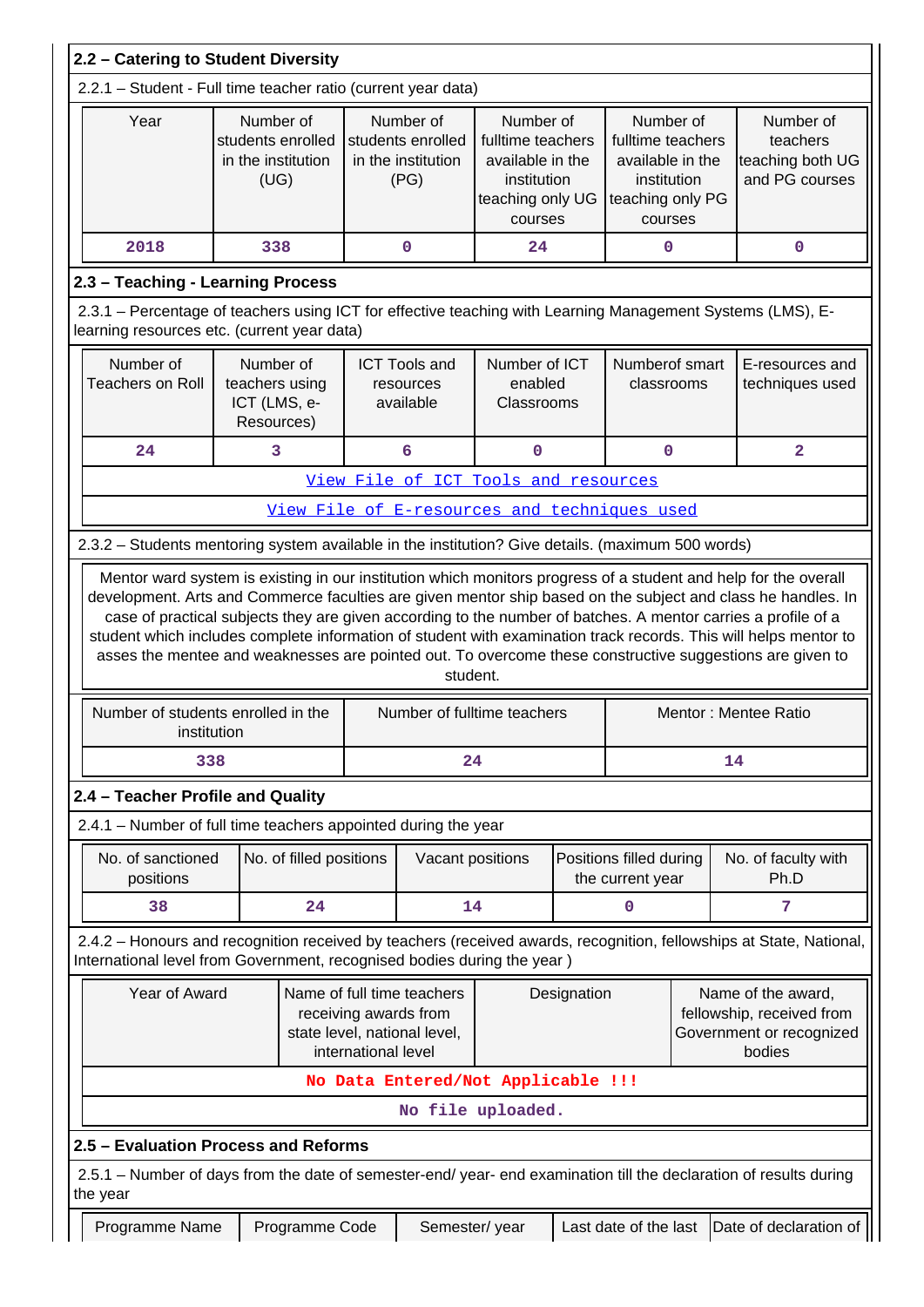|             |                 |                         | semester-end/year-<br>end examination | results of semester-<br>end/year-end<br>examination |
|-------------|-----------------|-------------------------|---------------------------------------|-----------------------------------------------------|
| <b>BSC</b>  | <b>BSC</b>      | $\overline{\mathbf{v}}$ | 24/09/2018                            | 09/04/2019                                          |
| <b>BSC</b>  | <b>BSC</b>      | III                     | 24/09/2018                            | 31/07/2019                                          |
| <b>BSC</b>  | BSc2            | I                       | 24/09/2018                            | 31/07/2019                                          |
| <b>BA</b>   | BA <sub>2</sub> | I                       | 24/09/2018                            | 15/05/2019                                          |
| <b>BA</b>   | <b>BA</b>       | III                     | 24/09/2018                            | 26/04/2019                                          |
| <b>BA</b>   | <b>BA</b>       | $\mathbf{v}$            | 24/09/2018                            | 13/04/2019                                          |
| <b>BCom</b> | BCom2           | T.                      | 24/09/2018                            | 14/04/2019                                          |
| <b>BCom</b> | <b>BCom</b>     | III                     | 24/09/2018                            | 18/04/2019                                          |
| <b>BCom</b> | <b>BCom</b>     | $\mathbf v$             | 24/09/2018                            | 09/04/2019                                          |
|             |                 | View File               |                                       |                                                     |

#### 2.5.2 – Reforms initiated on Continuous Internal Evaluation(CIE) system at the institutional level (250 words)

 **Internal Examination are conducted as per Norms of Gulbarga University Kalaburagi. Internal assignment is of 20 marks and 80 marks for theory. Practical Examination are conducted with 10 marks for IA and 40 marks for main examination. The date of Internal Examination is brought to the notice of students well in advanced through calendar of event and hoisting in our college website and also Notice Board. The subject teacher prepare the question papers well in advance and the examinations are conducted according to the time table prepared by examination committee. The committee monitors all the activities of Internal Examination. Soon after examinations answer paper bundles along with absent report and blank marks list is given to the concerned teacher for evaluation work. After 15 days results are announced. Counciling is done to the students who have scored less marks in the subjects by respective mentors.**

 2.5.3 – Academic calendar prepared and adhered for conduct of Examination and other related matters (250 words)

 **Our institution follows the calendar of events prepared by Gulbarga University Kalaburagi and also calendar event prepared by college. Most of the time we strictly adhere to both the calendar of events , Culture and sports activities are given separate slots, accordingly the activities are carried out, usually the cultural and sports activities are conducted year wise.**

## **2.6 – Student Performance and Learning Outcomes**

 2.6.1 – Program outcomes, program specific outcomes and course outcomes for all programs offered by the institution are stated and displayed in website of the institution (to provide the weblink)

[http://www.ssmargolcollege.org/Program\\_Outcomes/Program\\_Outcomes.pdf](http://www.ssmargolcollege.org/Program_Outcomes/Program_Outcomes.pdf)

#### 2.6.2 – Pass percentage of students

| Programme<br>Code | Programme<br>Name | Programme<br>Specialization | Number of<br>students<br>appeared in the<br>final year<br>examination | Number of<br>students passed<br>in final year<br>examination | Pass Percentage |
|-------------------|-------------------|-----------------------------|-----------------------------------------------------------------------|--------------------------------------------------------------|-----------------|
| <b>BSC</b>        | <b>BSC</b>        | <b>PMCS</b>                 | 9                                                                     | 9                                                            | 100             |
| <b>BSC</b>        | <b>BSC</b>        | CBZ                         | 9                                                                     | 9                                                            | 100             |
| <b>BSC</b>        | <b>BSC</b>        | <b>PCM</b>                  | 8                                                                     | 6                                                            | 75              |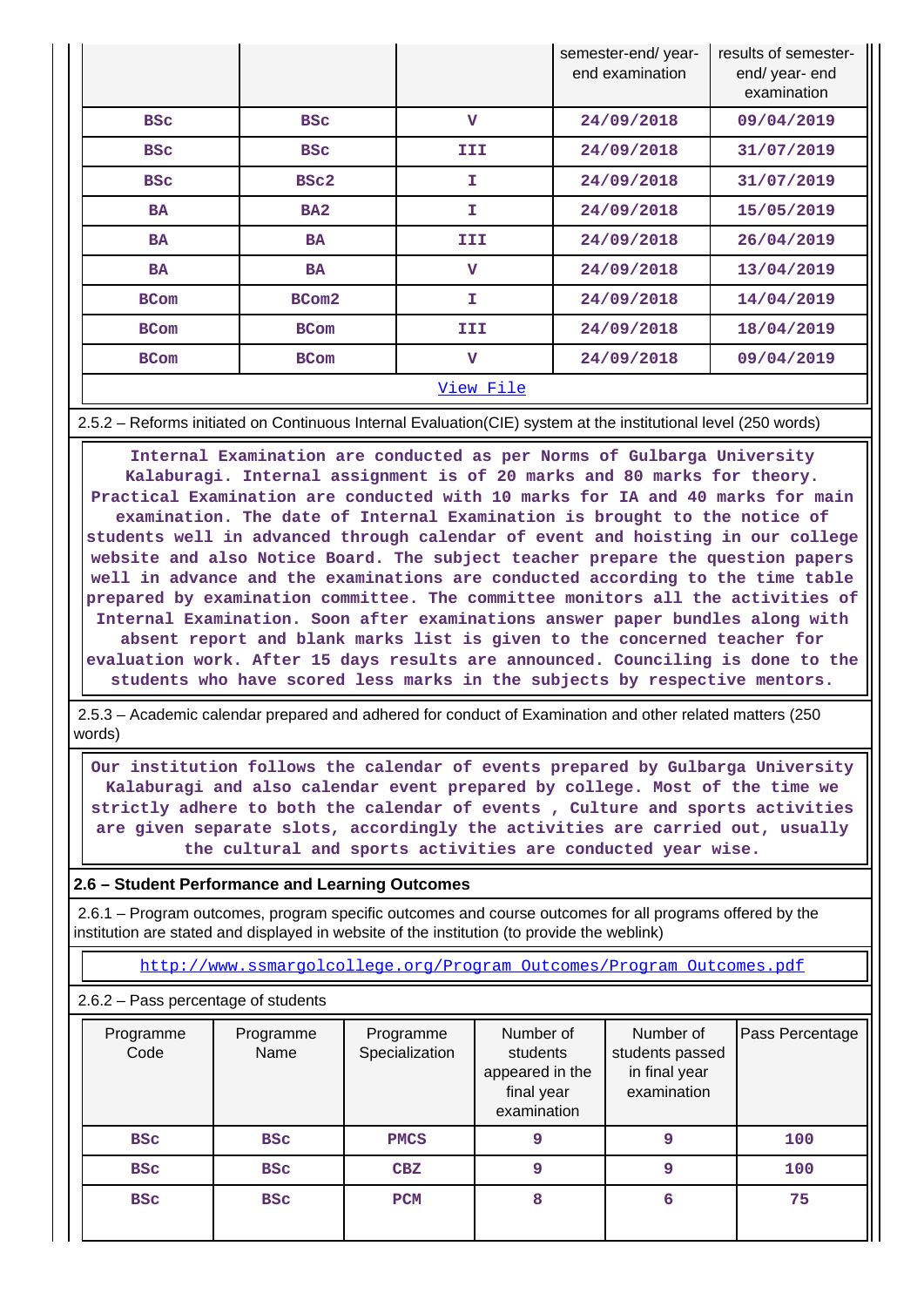| <b>BCom</b>                                                                                                                                                               | <b>BCom</b>                              |                 | <b>BCom</b>                          | 50                      |  | 46                        |  | 92                                 |  |  |  |
|---------------------------------------------------------------------------------------------------------------------------------------------------------------------------|------------------------------------------|-----------------|--------------------------------------|-------------------------|--|---------------------------|--|------------------------------------|--|--|--|
| <b>BA</b>                                                                                                                                                                 | <b>BA</b>                                |                 | <b>HPK</b>                           | 4                       |  | 4                         |  | 100                                |  |  |  |
| <b>BA</b>                                                                                                                                                                 | <b>BA</b>                                |                 | <b>EPS</b>                           | 4                       |  | 3                         |  | 75                                 |  |  |  |
|                                                                                                                                                                           |                                          |                 |                                      | No file uploaded.       |  |                           |  |                                    |  |  |  |
| 2.7 - Student Satisfaction Survey                                                                                                                                         |                                          |                 |                                      |                         |  |                           |  |                                    |  |  |  |
| 2.7.1 - Student Satisfaction Survey (SSS) on overall institutional performance (Institution may design the<br>questionnaire) (results and details be provided as weblink) |                                          |                 |                                      |                         |  |                           |  |                                    |  |  |  |
|                                                                                                                                                                           |                                          |                 | http://ssmargolcollege.org/naac.html |                         |  |                           |  |                                    |  |  |  |
| <b>CRITERION III - RESEARCH, INNOVATIONS AND EXTENSION</b>                                                                                                                |                                          |                 |                                      |                         |  |                           |  |                                    |  |  |  |
|                                                                                                                                                                           | 3.1 - Resource Mobilization for Research |                 |                                      |                         |  |                           |  |                                    |  |  |  |
| 3.1.1 - Research funds sanctioned and received from various agencies, industry and other organisations                                                                    |                                          |                 |                                      |                         |  |                           |  |                                    |  |  |  |
| Nature of the Project                                                                                                                                                     |                                          | Duration        | Name of the funding<br>agency        |                         |  | Total grant<br>sanctioned |  | Amount received<br>during the year |  |  |  |
|                                                                                                                                                                           |                                          |                 | No Data Entered/Not Applicable !!!   |                         |  |                           |  |                                    |  |  |  |
| No file uploaded.                                                                                                                                                         |                                          |                 |                                      |                         |  |                           |  |                                    |  |  |  |
| 3.2 - Innovation Ecosystem                                                                                                                                                |                                          |                 |                                      |                         |  |                           |  |                                    |  |  |  |
| 3.2.1 – Workshops/Seminars Conducted on Intellectual Property Rights (IPR) and Industry-Academia Innovative<br>practices during the year                                  |                                          |                 |                                      |                         |  |                           |  |                                    |  |  |  |
| Title of workshop/seminar<br>Name of the Dept.<br>Date                                                                                                                    |                                          |                 |                                      |                         |  |                           |  |                                    |  |  |  |
| 22/01/2019<br>Legal Awareness About<br>Sociology IQAC<br>Women Related Laws                                                                                               |                                          |                 |                                      |                         |  |                           |  |                                    |  |  |  |
| 3.2.2 - Awards for Innovation won by Institution/Teachers/Research scholars/Students during the year                                                                      |                                          |                 |                                      |                         |  |                           |  |                                    |  |  |  |
| Title of the innovation                                                                                                                                                   |                                          | Name of Awardee |                                      | Awarding Agency         |  | Date of award             |  | Category                           |  |  |  |
|                                                                                                                                                                           |                                          |                 | No Data Entered/Not Applicable !!!   |                         |  |                           |  |                                    |  |  |  |
|                                                                                                                                                                           |                                          |                 |                                      | No file uploaded.       |  |                           |  |                                    |  |  |  |
| 3.2.3 - No. of Incubation centre created, start-ups incubated on campus during the year                                                                                   |                                          |                 |                                      |                         |  |                           |  |                                    |  |  |  |
| Incubation<br>Center                                                                                                                                                      | Name                                     |                 | Sponsered By                         | Name of the<br>Start-up |  | Nature of Start-<br>up    |  | Date of<br>Commencement            |  |  |  |
|                                                                                                                                                                           |                                          |                 | No Data Entered/Not Applicable !!!   |                         |  |                           |  |                                    |  |  |  |
|                                                                                                                                                                           |                                          |                 |                                      | No file uploaded.       |  |                           |  |                                    |  |  |  |
| 3.3 - Research Publications and Awards                                                                                                                                    |                                          |                 |                                      |                         |  |                           |  |                                    |  |  |  |
| 3.3.1 - Incentive to the teachers who receive recognition/awards                                                                                                          |                                          |                 |                                      |                         |  |                           |  |                                    |  |  |  |
| <b>State</b>                                                                                                                                                              |                                          |                 |                                      | National                |  |                           |  | International                      |  |  |  |
| 0                                                                                                                                                                         |                                          |                 | 0                                    |                         |  |                           |  | 0                                  |  |  |  |
| 3.3.2 - Ph. Ds awarded during the year (applicable for PG College, Research Center)                                                                                       |                                          |                 |                                      |                         |  |                           |  |                                    |  |  |  |
|                                                                                                                                                                           | Name of the Department                   |                 |                                      |                         |  | Number of PhD's Awarded   |  |                                    |  |  |  |
|                                                                                                                                                                           |                                          |                 | No Data Entered/Not Applicable !!!   |                         |  |                           |  |                                    |  |  |  |
| 3.3.3 - Research Publications in the Journals notified on UGC website during the year                                                                                     |                                          |                 |                                      |                         |  |                           |  |                                    |  |  |  |
| <b>Type</b>                                                                                                                                                               |                                          |                 | Department                           | Number of Publication   |  |                           |  | Average Impact Factor (if<br>any)  |  |  |  |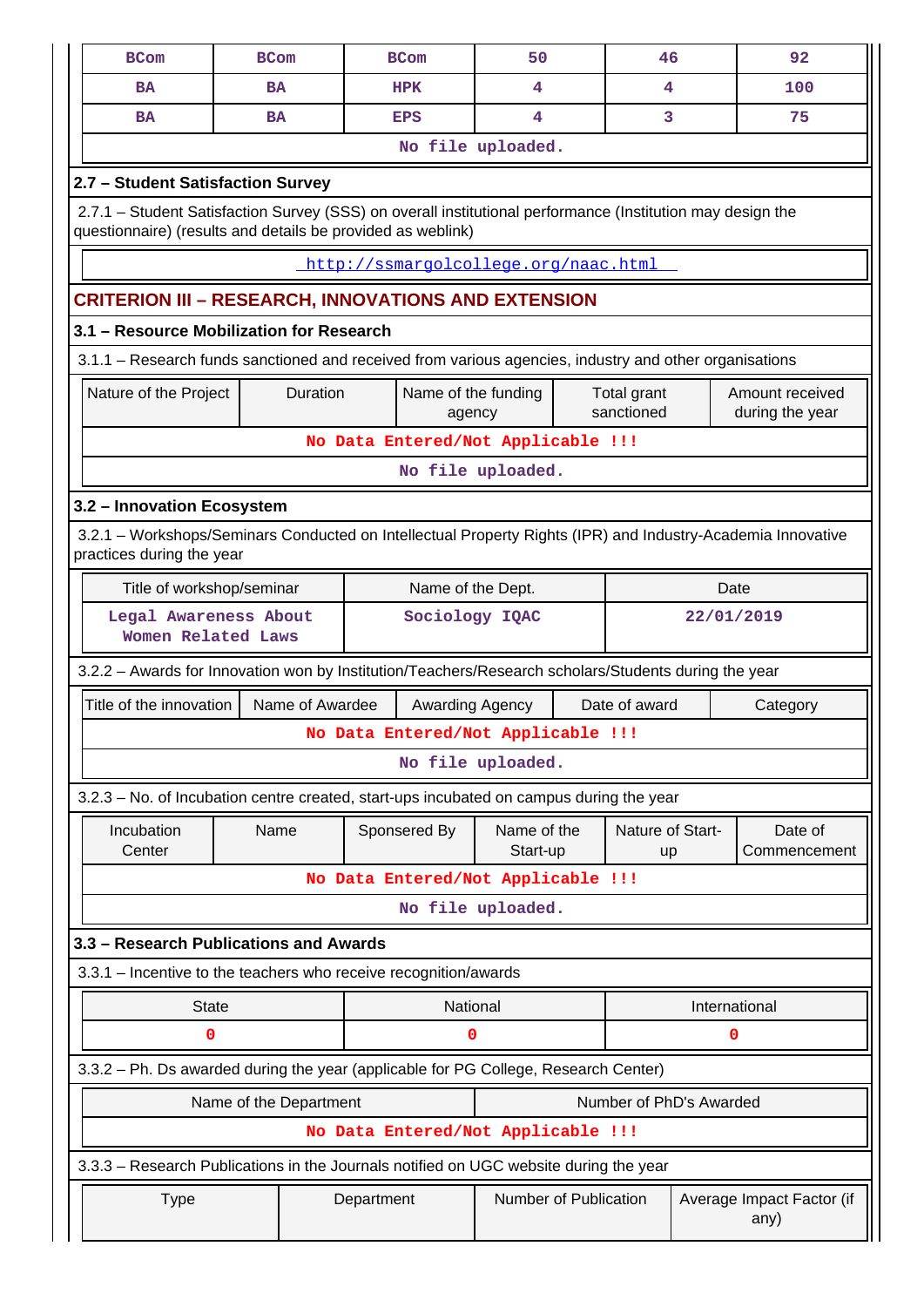| Chemistry<br>0.66<br>International<br>1<br>National<br>Kannada<br>1<br>0<br>No file uploaded.<br>3.3.4 - Books and Chapters in edited Volumes / Books published, and papers in National/International Conference<br>Proceedings per Teacher during the year<br>Number of Publication<br>Department<br>Zoology<br>2<br>Kannada<br>1<br>Economics<br>3<br>Chemistry<br>2 |                                                          |  |  |  |  |  |  |  |  |  |
|------------------------------------------------------------------------------------------------------------------------------------------------------------------------------------------------------------------------------------------------------------------------------------------------------------------------------------------------------------------------|----------------------------------------------------------|--|--|--|--|--|--|--|--|--|
|                                                                                                                                                                                                                                                                                                                                                                        |                                                          |  |  |  |  |  |  |  |  |  |
|                                                                                                                                                                                                                                                                                                                                                                        |                                                          |  |  |  |  |  |  |  |  |  |
|                                                                                                                                                                                                                                                                                                                                                                        |                                                          |  |  |  |  |  |  |  |  |  |
|                                                                                                                                                                                                                                                                                                                                                                        |                                                          |  |  |  |  |  |  |  |  |  |
|                                                                                                                                                                                                                                                                                                                                                                        |                                                          |  |  |  |  |  |  |  |  |  |
|                                                                                                                                                                                                                                                                                                                                                                        |                                                          |  |  |  |  |  |  |  |  |  |
|                                                                                                                                                                                                                                                                                                                                                                        |                                                          |  |  |  |  |  |  |  |  |  |
|                                                                                                                                                                                                                                                                                                                                                                        |                                                          |  |  |  |  |  |  |  |  |  |
|                                                                                                                                                                                                                                                                                                                                                                        |                                                          |  |  |  |  |  |  |  |  |  |
| No file uploaded.                                                                                                                                                                                                                                                                                                                                                      |                                                          |  |  |  |  |  |  |  |  |  |
| 3.3.5 – Bibliometrics of the publications during the last Academic year based on average citation index in Scopus/<br>Web of Science or PubMed/ Indian Citation Index                                                                                                                                                                                                  |                                                          |  |  |  |  |  |  |  |  |  |
| Title of the<br>Title of journal<br>Year of<br><b>Citation Index</b><br>Number of<br>Name of<br>Institutional<br>Author<br>citations<br>Paper<br>publication<br>affiliation as<br>excluding self<br>mentioned in<br>citation<br>the publication                                                                                                                        |                                                          |  |  |  |  |  |  |  |  |  |
| No Data Entered/Not Applicable !!!                                                                                                                                                                                                                                                                                                                                     |                                                          |  |  |  |  |  |  |  |  |  |
| No file uploaded.                                                                                                                                                                                                                                                                                                                                                      |                                                          |  |  |  |  |  |  |  |  |  |
| 3.3.6 - h-Index of the Institutional Publications during the year. (based on Scopus/ Web of science)                                                                                                                                                                                                                                                                   |                                                          |  |  |  |  |  |  |  |  |  |
| Year of<br>Title of the<br>Name of<br>Title of journal<br>h-index<br>Number of<br>Author<br>affiliation as<br>publication<br>citations<br>Paper<br>excluding self<br>mentioned in<br>citation<br>the publication                                                                                                                                                       | Institutional                                            |  |  |  |  |  |  |  |  |  |
| No Data Entered/Not Applicable !!!                                                                                                                                                                                                                                                                                                                                     |                                                          |  |  |  |  |  |  |  |  |  |
| No file uploaded.                                                                                                                                                                                                                                                                                                                                                      |                                                          |  |  |  |  |  |  |  |  |  |
| 3.3.7 - Faculty participation in Seminars/Conferences and Symposia during the year:                                                                                                                                                                                                                                                                                    |                                                          |  |  |  |  |  |  |  |  |  |
| Number of Faculty<br>International<br>National<br><b>State</b><br>Local                                                                                                                                                                                                                                                                                                |                                                          |  |  |  |  |  |  |  |  |  |
| $\overline{\mathbf{2}}$<br>Attended/Semina<br>1<br>3<br>1<br>rs/Workshops                                                                                                                                                                                                                                                                                              |                                                          |  |  |  |  |  |  |  |  |  |
| $\overline{2}$<br>$\overline{\mathbf{2}}$<br>$\mathbf 0$<br>$\mathbf{O}$<br>Presented<br>papers                                                                                                                                                                                                                                                                        |                                                          |  |  |  |  |  |  |  |  |  |
| No file uploaded.                                                                                                                                                                                                                                                                                                                                                      |                                                          |  |  |  |  |  |  |  |  |  |
| 3.4 - Extension Activities                                                                                                                                                                                                                                                                                                                                             |                                                          |  |  |  |  |  |  |  |  |  |
| 3.4.1 – Number of extension and outreach programmes conducted in collaboration with industry, community and<br>Non- Government Organisations through NSS/NCC/Red cross/Youth Red Cross (YRC) etc., during the year                                                                                                                                                     |                                                          |  |  |  |  |  |  |  |  |  |
| Title of the activities<br>Organising unit/agency/<br>Number of teachers                                                                                                                                                                                                                                                                                               | Number of students<br>participated in such<br>activities |  |  |  |  |  |  |  |  |  |
| participated in such<br>collaborating agency<br>activities                                                                                                                                                                                                                                                                                                             |                                                          |  |  |  |  |  |  |  |  |  |
| NSS Special Camp<br>S.S.Margol College<br>5<br>50<br>and Gulbarga<br>Unversity<br>Kalaburagi                                                                                                                                                                                                                                                                           |                                                          |  |  |  |  |  |  |  |  |  |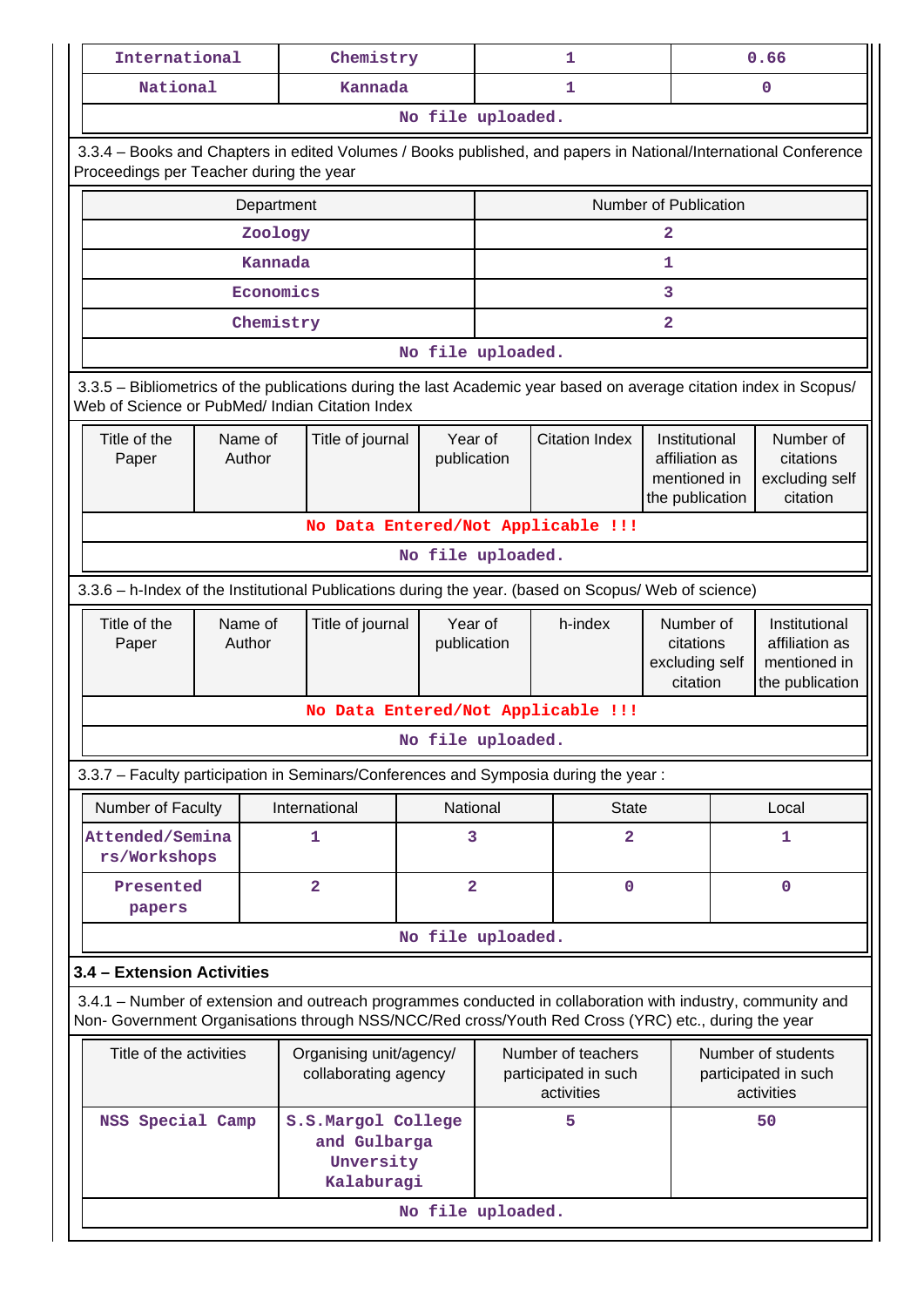| 3.4.2 - Awards and recognition received for extension activities from Government and other recognized bodies<br>during the year                                                                                |                                         |                                                    |                    |                                                                                                   |                                                                                 |                        |                    |                |                                                           |  |
|----------------------------------------------------------------------------------------------------------------------------------------------------------------------------------------------------------------|-----------------------------------------|----------------------------------------------------|--------------------|---------------------------------------------------------------------------------------------------|---------------------------------------------------------------------------------|------------------------|--------------------|----------------|-----------------------------------------------------------|--|
| Name of the activity                                                                                                                                                                                           |                                         |                                                    | Award/Recognition  |                                                                                                   |                                                                                 | <b>Awarding Bodies</b> |                    |                | Number of students<br><b>Benefited</b>                    |  |
|                                                                                                                                                                                                                |                                         |                                                    |                    | No Data Entered/Not Applicable !!!                                                                |                                                                                 |                        |                    |                |                                                           |  |
|                                                                                                                                                                                                                |                                         |                                                    |                    |                                                                                                   | No file uploaded.                                                               |                        |                    |                |                                                           |  |
| 3.4.3 - Students participating in extension activities with Government Organisations, Non-Government<br>Organisations and programmes such as Swachh Bharat, Aids Awareness, Gender Issue, etc. during the year |                                         |                                                    |                    |                                                                                                   |                                                                                 |                        |                    |                |                                                           |  |
| Name of the scheme                                                                                                                                                                                             |                                         | Organising unit/Agen<br>cy/collaborating<br>agency |                    |                                                                                                   | Name of the activity<br>Number of teachers<br>participated in such<br>activites |                        |                    |                | Number of students<br>participated in such<br>activites   |  |
| Kodagu and<br>Kerala Flood<br>Relief fund                                                                                                                                                                      |                                         | S.S.Margol<br>College and<br>Local<br>Institutions |                    | Collecting<br>Flood relief<br>fund                                                                |                                                                                 | 15                     |                    |                | 200                                                       |  |
| No file uploaded.                                                                                                                                                                                              |                                         |                                                    |                    |                                                                                                   |                                                                                 |                        |                    |                |                                                           |  |
| 3.5 - Collaborations                                                                                                                                                                                           |                                         |                                                    |                    |                                                                                                   |                                                                                 |                        |                    |                |                                                           |  |
| 3.5.1 - Number of Collaborative activities for research, faculty exchange, student exchange during the year                                                                                                    |                                         |                                                    |                    |                                                                                                   |                                                                                 |                        |                    |                |                                                           |  |
| Nature of activity                                                                                                                                                                                             |                                         |                                                    | Participant        |                                                                                                   | Source of financial support                                                     |                        |                    | Duration       |                                                           |  |
|                                                                                                                                                                                                                | <b>B.Sc Students</b><br>Special Lecture |                                                    |                    |                                                                                                   | Institution                                                                     |                        |                    | $\overline{a}$ |                                                           |  |
| No file uploaded.                                                                                                                                                                                              |                                         |                                                    |                    |                                                                                                   |                                                                                 |                        |                    |                |                                                           |  |
| 3.5.2 - Linkages with institutions/industries for internship, on-the- job training, project work, sharing of research<br>facilities etc. during the year                                                       |                                         |                                                    |                    |                                                                                                   |                                                                                 |                        |                    |                |                                                           |  |
| Nature of linkage                                                                                                                                                                                              | Title of the<br>linkage                 |                                                    |                    | Name of the<br>partnering<br>institution/<br>industry<br>/research lab<br>with contact<br>details | <b>Duration From</b>                                                            |                        | <b>Duration To</b> |                | Participant                                               |  |
|                                                                                                                                                                                                                |                                         |                                                    |                    | No Data Entered/Not Applicable !!!                                                                |                                                                                 |                        |                    |                |                                                           |  |
|                                                                                                                                                                                                                |                                         |                                                    |                    |                                                                                                   | No file uploaded.                                                               |                        |                    |                |                                                           |  |
| 3.5.3 - MoUs signed with institutions of national, international importance, other universities, industries, corporate<br>houses etc. during the year                                                          |                                         |                                                    |                    |                                                                                                   |                                                                                 |                        |                    |                |                                                           |  |
| Organisation                                                                                                                                                                                                   |                                         |                                                    | Date of MoU signed |                                                                                                   |                                                                                 | Purpose/Activities     |                    |                | Number of<br>students/teachers<br>participated under MoUs |  |
|                                                                                                                                                                                                                |                                         |                                                    |                    | No Data Entered/Not Applicable !!!                                                                |                                                                                 |                        |                    |                |                                                           |  |
|                                                                                                                                                                                                                |                                         |                                                    |                    |                                                                                                   | No file uploaded.                                                               |                        |                    |                |                                                           |  |
| <b>CRITERION IV - INFRASTRUCTURE AND LEARNING RESOURCES</b>                                                                                                                                                    |                                         |                                                    |                    |                                                                                                   |                                                                                 |                        |                    |                |                                                           |  |
| 4.1 - Physical Facilities                                                                                                                                                                                      |                                         |                                                    |                    |                                                                                                   |                                                                                 |                        |                    |                |                                                           |  |
| 4.1.1 – Budget allocation, excluding salary for infrastructure augmentation during the year                                                                                                                    |                                         |                                                    |                    |                                                                                                   |                                                                                 |                        |                    |                |                                                           |  |
| Budget allocated for infrastructure augmentation                                                                                                                                                               |                                         |                                                    |                    |                                                                                                   |                                                                                 |                        |                    |                | Budget utilized for infrastructure development            |  |
|                                                                                                                                                                                                                | 35                                      |                                                    |                    |                                                                                                   |                                                                                 |                        | 27                 |                |                                                           |  |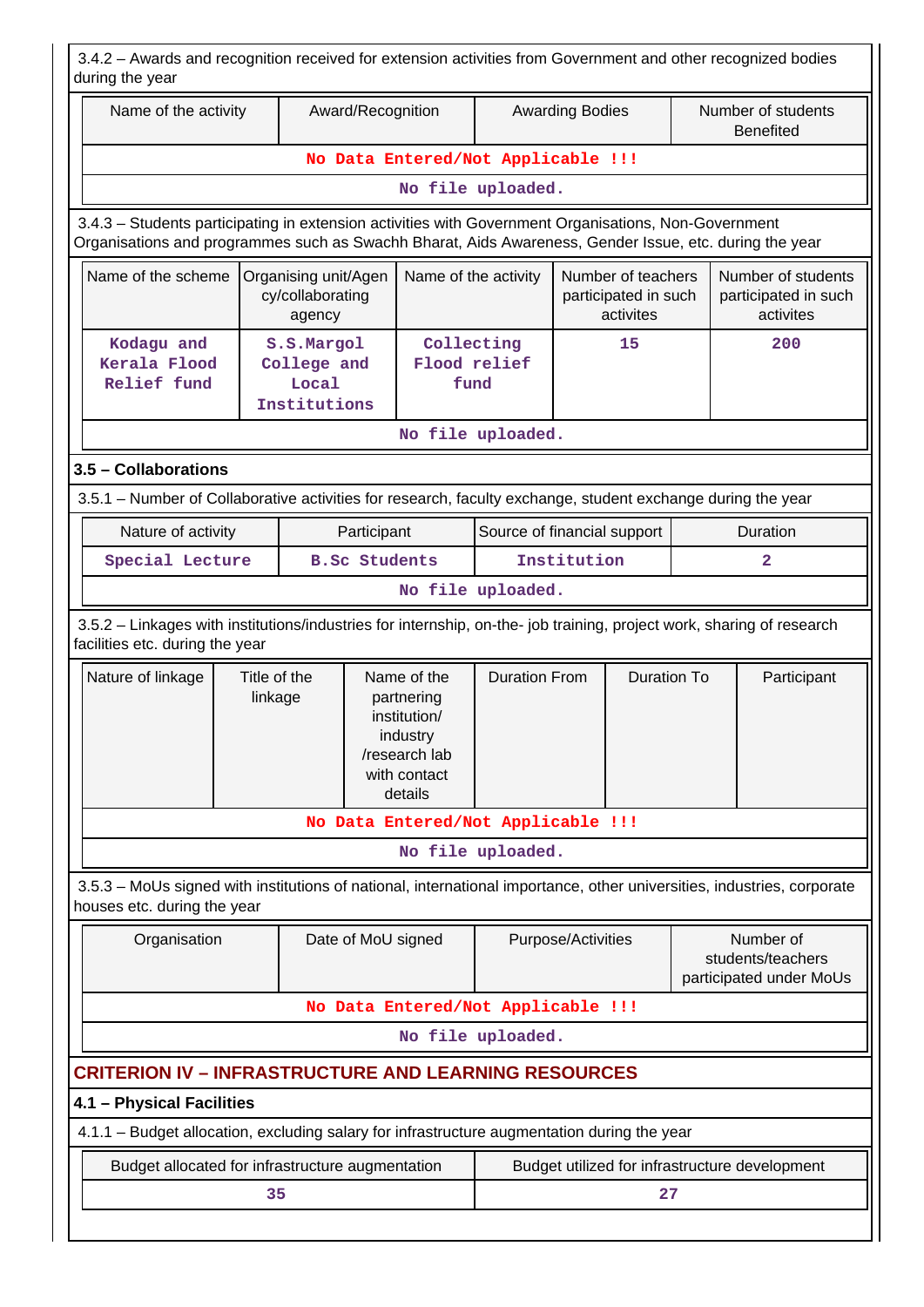| 4.1.2 - Details of augmentation in infrastructure facilities during the year                                                                                                                                                                            |                                                                                                |                   |          |                                   |                            |                     |                                          |                 |              |                                          |         |               |
|---------------------------------------------------------------------------------------------------------------------------------------------------------------------------------------------------------------------------------------------------------|------------------------------------------------------------------------------------------------|-------------------|----------|-----------------------------------|----------------------------|---------------------|------------------------------------------|-----------------|--------------|------------------------------------------|---------|---------------|
|                                                                                                                                                                                                                                                         |                                                                                                | <b>Facilities</b> |          |                                   |                            |                     | <b>Existing or Newly Added</b>           |                 |              |                                          |         |               |
|                                                                                                                                                                                                                                                         |                                                                                                | Class rooms       |          |                                   |                            |                     |                                          | Existing        |              |                                          |         |               |
|                                                                                                                                                                                                                                                         |                                                                                                | Laboratories      |          |                                   |                            |                     |                                          | Existing        |              |                                          |         |               |
|                                                                                                                                                                                                                                                         |                                                                                                | Seminar Halls     |          |                                   |                            |                     |                                          | Existing        |              |                                          |         |               |
|                                                                                                                                                                                                                                                         |                                                                                                |                   |          | Classrooms with LCD facilities    |                            |                     |                                          | Existing        |              |                                          |         |               |
|                                                                                                                                                                                                                                                         |                                                                                                |                   |          | Classrooms with Wi-Fi OR LAN      |                            |                     |                                          | Newly Added     |              |                                          |         |               |
|                                                                                                                                                                                                                                                         |                                                                                                |                   |          | Seminar halls with ICT facilities |                            | Existing            |                                          |                 |              |                                          |         |               |
|                                                                                                                                                                                                                                                         | Number of important equipments<br>purchased (Greater than 1-0 lakh)<br>during the current year |                   |          |                                   |                            |                     |                                          | Existing        |              |                                          |         |               |
|                                                                                                                                                                                                                                                         | Value of the equipment purchased<br>during the year (rs. in lakhs)                             |                   |          |                                   |                            |                     |                                          | Existing        |              |                                          |         |               |
|                                                                                                                                                                                                                                                         |                                                                                                |                   |          |                                   | No file uploaded.          |                     |                                          |                 |              |                                          |         |               |
|                                                                                                                                                                                                                                                         | 4.2 - Library as a Learning Resource                                                           |                   |          |                                   |                            |                     |                                          |                 |              |                                          |         |               |
| 4.2.1 - Library is automated {Integrated Library Management System (ILMS)}                                                                                                                                                                              |                                                                                                |                   |          |                                   |                            |                     |                                          |                 |              |                                          |         |               |
|                                                                                                                                                                                                                                                         | Name of the ILMS<br>Nature of automation (fully<br>software<br>or patially)                    |                   |          |                                   |                            |                     | Version                                  |                 |              | Year of automation                       |         |               |
| eLibrary<br>Fully<br>V10                                                                                                                                                                                                                                |                                                                                                |                   |          |                                   |                            | 2012                |                                          |                 |              |                                          |         |               |
| 4.2.2 - Library Services                                                                                                                                                                                                                                |                                                                                                |                   |          |                                   |                            |                     |                                          |                 |              |                                          |         |               |
| Library<br>Service Type                                                                                                                                                                                                                                 |                                                                                                |                   | Existing |                                   |                            | Newly Added         |                                          |                 |              | Total                                    |         |               |
| <b>Text Books</b>                                                                                                                                                                                                                                       |                                                                                                | 29525             |          | 1839408                           |                            | 254                 | 23713                                    |                 | 29779        |                                          |         | 1863121       |
| Reference<br><b>Books</b>                                                                                                                                                                                                                               |                                                                                                | 592               |          | 93606                             | 3                          |                     | 1080                                     |                 | 595          |                                          |         | 94686         |
| Journals                                                                                                                                                                                                                                                |                                                                                                | 98                |          | 66258                             |                            | 1                   | 1150                                     |                 | 99           |                                          |         | 67408         |
| CD & Video                                                                                                                                                                                                                                              |                                                                                                | 48                |          | 3761                              | 0                          |                     | $\mathbf 0$                              |                 | 48           |                                          |         | 3761          |
| Others (spe<br>cify)                                                                                                                                                                                                                                    |                                                                                                | 202               |          | 61668                             |                            | 5                   | 4014                                     |                 | 207          |                                          |         | 65682         |
| e-Journals                                                                                                                                                                                                                                              |                                                                                                | 1                 |          | 4160                              | $\mathbf 0$                |                     | $\mathbf 0$                              |                 | $\mathbf{1}$ |                                          |         | 4160          |
|                                                                                                                                                                                                                                                         |                                                                                                |                   |          |                                   | No file uploaded.          |                     |                                          |                 |              |                                          |         |               |
| 4.2.3 - E-content developed by teachers such as: e-PG- Pathshala, CEC (under e-PG- Pathshala CEC (Under<br>Graduate) SWAYAM other MOOCs platform NPTEL/NMEICT/any other Government initiatives & institutional<br>(Learning Management System (LMS) etc |                                                                                                |                   |          |                                   |                            |                     |                                          |                 |              |                                          |         |               |
| Name of the Teacher                                                                                                                                                                                                                                     |                                                                                                |                   |          | Name of the Module                |                            |                     | Platform on which module<br>is developed |                 |              | Date of launching e-                     | content |               |
|                                                                                                                                                                                                                                                         |                                                                                                |                   |          |                                   |                            |                     | No Data Entered/Not Applicable !!!       |                 |              |                                          |         |               |
|                                                                                                                                                                                                                                                         |                                                                                                |                   |          |                                   | No file uploaded.          |                     |                                          |                 |              |                                          |         |               |
| 4.3 - IT Infrastructure                                                                                                                                                                                                                                 |                                                                                                |                   |          |                                   |                            |                     |                                          |                 |              |                                          |         |               |
| 4.3.1 - Technology Upgradation (overall)                                                                                                                                                                                                                |                                                                                                |                   |          |                                   |                            |                     |                                          |                 |              |                                          |         |               |
| <b>Type</b>                                                                                                                                                                                                                                             | <b>Total Co</b><br>mputers                                                                     | Computer<br>Lab   |          | Internet                          | <b>Browsing</b><br>centers | Computer<br>Centers | Office                                   | Departme<br>nts |              | Available<br><b>Bandwidt</b><br>h (MBPS/ |         | <b>Others</b> |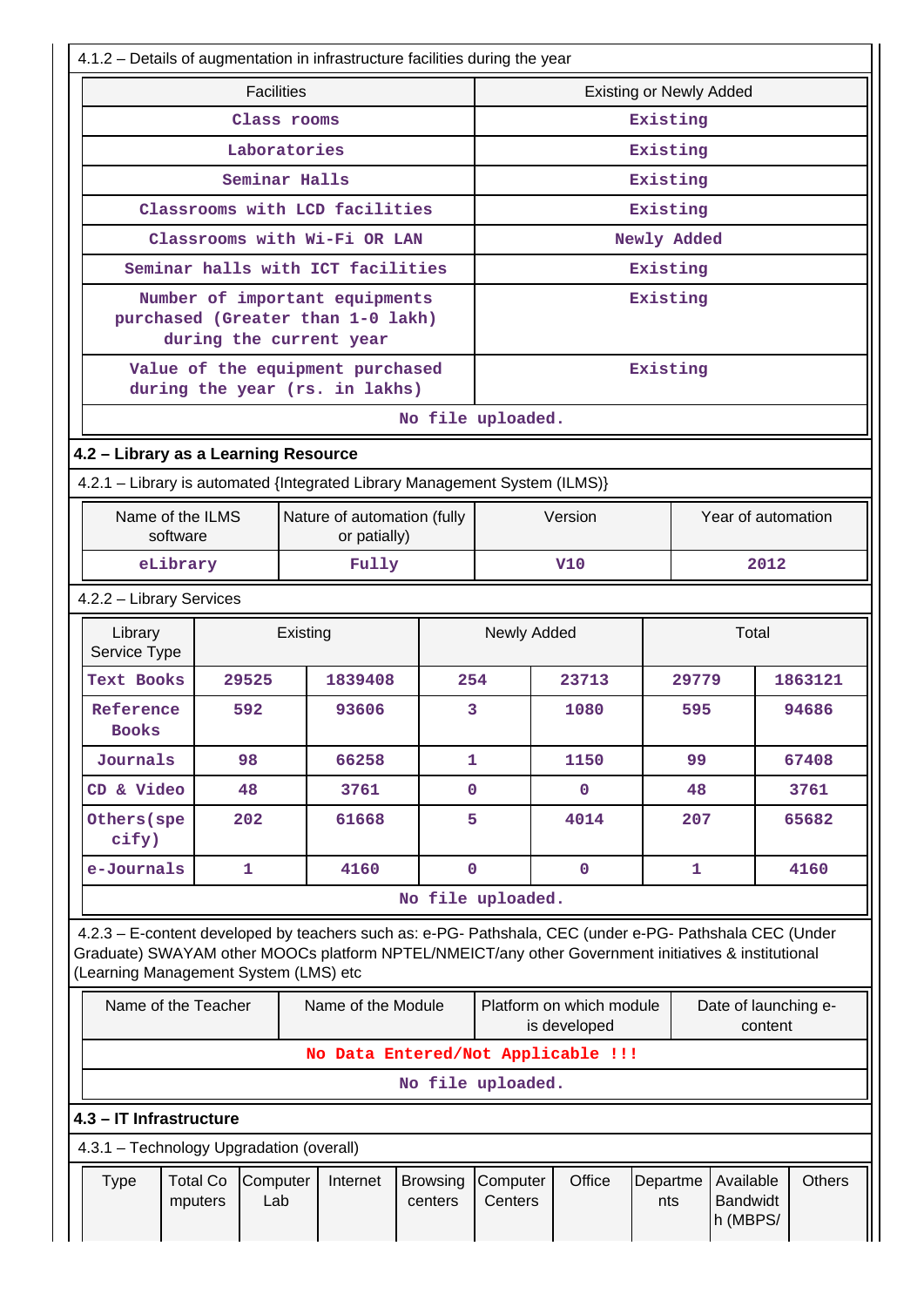|                                                                                                                                                                                                                                                                                                                                                                                                                                                                                                                                                                                                                                                                                                                                                                                                                                                                                                                                                                                |                                                                                                               |                    |                                                             |                |             |                                           |                    | GBPS)                                                                       |              |  |  |
|--------------------------------------------------------------------------------------------------------------------------------------------------------------------------------------------------------------------------------------------------------------------------------------------------------------------------------------------------------------------------------------------------------------------------------------------------------------------------------------------------------------------------------------------------------------------------------------------------------------------------------------------------------------------------------------------------------------------------------------------------------------------------------------------------------------------------------------------------------------------------------------------------------------------------------------------------------------------------------|---------------------------------------------------------------------------------------------------------------|--------------------|-------------------------------------------------------------|----------------|-------------|-------------------------------------------|--------------------|-----------------------------------------------------------------------------|--------------|--|--|
| Existin<br>g                                                                                                                                                                                                                                                                                                                                                                                                                                                                                                                                                                                                                                                                                                                                                                                                                                                                                                                                                                   | 25                                                                                                            | 16                 | 1                                                           | $\overline{2}$ | 0           | 3                                         | $\overline{3}$     | 500                                                                         | 0            |  |  |
| bebbA                                                                                                                                                                                                                                                                                                                                                                                                                                                                                                                                                                                                                                                                                                                                                                                                                                                                                                                                                                          | 5                                                                                                             | $\mathbf 0$        | 1                                                           | 3              | $\mathbf 0$ | $\overline{\mathbf{2}}$                   | $\mathbf{0}$       | $\mathbf{0}$                                                                | $\mathbf{0}$ |  |  |
| Total                                                                                                                                                                                                                                                                                                                                                                                                                                                                                                                                                                                                                                                                                                                                                                                                                                                                                                                                                                          | 30                                                                                                            | 16                 | $\overline{2}$                                              | 5              | $\mathbf 0$ | 5                                         | 3                  | 500                                                                         | $\mathbf 0$  |  |  |
| 4.3.2 - Bandwidth available of internet connection in the Institution (Leased line)                                                                                                                                                                                                                                                                                                                                                                                                                                                                                                                                                                                                                                                                                                                                                                                                                                                                                            |                                                                                                               |                    |                                                             |                |             |                                           |                    |                                                                             |              |  |  |
|                                                                                                                                                                                                                                                                                                                                                                                                                                                                                                                                                                                                                                                                                                                                                                                                                                                                                                                                                                                |                                                                                                               |                    |                                                             | 500 MBPS/ GBPS |             |                                           |                    |                                                                             |              |  |  |
| 4.3.3 - Facility for e-content                                                                                                                                                                                                                                                                                                                                                                                                                                                                                                                                                                                                                                                                                                                                                                                                                                                                                                                                                 |                                                                                                               |                    |                                                             |                |             |                                           |                    |                                                                             |              |  |  |
|                                                                                                                                                                                                                                                                                                                                                                                                                                                                                                                                                                                                                                                                                                                                                                                                                                                                                                                                                                                |                                                                                                               |                    | Name of the e-content development facility                  |                |             |                                           | recording facility | Provide the link of the videos and media centre and                         |              |  |  |
|                                                                                                                                                                                                                                                                                                                                                                                                                                                                                                                                                                                                                                                                                                                                                                                                                                                                                                                                                                                |                                                                                                               | Syllabus and Notes |                                                             |                |             |                                           | 1.html             | http://ssmargolcollege.org/studymateria                                     |              |  |  |
| 4.4 - Maintenance of Campus Infrastructure                                                                                                                                                                                                                                                                                                                                                                                                                                                                                                                                                                                                                                                                                                                                                                                                                                                                                                                                     |                                                                                                               |                    |                                                             |                |             |                                           |                    |                                                                             |              |  |  |
| 4.4.1 - Expenditure incurred on maintenance of physical facilities and academic support facilities, excluding salary<br>component, during the year                                                                                                                                                                                                                                                                                                                                                                                                                                                                                                                                                                                                                                                                                                                                                                                                                             |                                                                                                               |                    |                                                             |                |             |                                           |                    |                                                                             |              |  |  |
|                                                                                                                                                                                                                                                                                                                                                                                                                                                                                                                                                                                                                                                                                                                                                                                                                                                                                                                                                                                | Assigned Budget on<br>Expenditure incurred on<br>academic facilities<br>maintenance of academic<br>facilities |                    |                                                             |                |             | Assigned budget on<br>physical facilities |                    | Expenditure incurredon<br>maintenance of physical<br>facilites              |              |  |  |
|                                                                                                                                                                                                                                                                                                                                                                                                                                                                                                                                                                                                                                                                                                                                                                                                                                                                                                                                                                                | 13.98<br>15.7<br>14<br>15.69                                                                                  |                    |                                                             |                |             |                                           |                    |                                                                             |              |  |  |
| library, sports complex, computers, classrooms etc. (maximum 500 words) (information to be available in<br>institutional Website, provide link)<br>Institution adopted annual budget for the academic, physical and maintenance<br>facilities. At the beginning of the academic year budget will be prepared<br>accordingly the utilization of the budget is done for the academic year. The                                                                                                                                                                                                                                                                                                                                                                                                                                                                                                                                                                                   |                                                                                                               |                    |                                                             |                |             |                                           |                    |                                                                             |              |  |  |
| budget depends on fees collections and budget allocated by management.<br>Management allocate the budget depending on the deficit. The minor level<br>problems of the equipment is done by teaching faculty of there respective<br>departments. The physical facilities required is listed and a proposal is sent<br>to management. With the approval of the management the issues of physical<br>facilities are solved. For Xerox machine, software and website the annual<br>maintenance is given to external agencies. Purchase of books for library is<br>taken against requirements submitted by the HOD of concerned departments, with<br>the consent of Librarian the list is finalized accordingly the order is placed.<br>The sports facilities such as Table tennis, carom board, chess board, throw<br>ball, badminton and volley ball, etc are provided to students. Students are<br>encouraged to participate in zonal level, district level and university level |                                                                                                               |                    |                                                             |                |             |                                           |                    |                                                                             |              |  |  |
|                                                                                                                                                                                                                                                                                                                                                                                                                                                                                                                                                                                                                                                                                                                                                                                                                                                                                                                                                                                |                                                                                                               |                    | http://www.ssmargolcollege.org/naac/Procedures_Policies.pdf |                |             |                                           |                    | sports activities. Institution is also conducts district level sports meet. |              |  |  |
| <b>CRITERION V - STUDENT SUPPORT AND PROGRESSION</b>                                                                                                                                                                                                                                                                                                                                                                                                                                                                                                                                                                                                                                                                                                                                                                                                                                                                                                                           |                                                                                                               |                    |                                                             |                |             |                                           |                    |                                                                             |              |  |  |
| 5.1 - Student Support                                                                                                                                                                                                                                                                                                                                                                                                                                                                                                                                                                                                                                                                                                                                                                                                                                                                                                                                                          |                                                                                                               |                    |                                                             |                |             |                                           |                    |                                                                             |              |  |  |
| 5.1.1 - Scholarships and Financial Support                                                                                                                                                                                                                                                                                                                                                                                                                                                                                                                                                                                                                                                                                                                                                                                                                                                                                                                                     |                                                                                                               |                    |                                                             |                |             |                                           |                    |                                                                             |              |  |  |
|                                                                                                                                                                                                                                                                                                                                                                                                                                                                                                                                                                                                                                                                                                                                                                                                                                                                                                                                                                                |                                                                                                               |                    | Name/Title of the scheme                                    |                |             | Number of students                        |                    | Amount in Rupees                                                            |              |  |  |
|                                                                                                                                                                                                                                                                                                                                                                                                                                                                                                                                                                                                                                                                                                                                                                                                                                                                                                                                                                                | Financial Support<br>from institution                                                                         |                    | Toppers cash award                                          |                |             | 3                                         |                    | 3000                                                                        |              |  |  |
|                                                                                                                                                                                                                                                                                                                                                                                                                                                                                                                                                                                                                                                                                                                                                                                                                                                                                                                                                                                | Financial Support<br>from Other Sources                                                                       |                    |                                                             |                |             |                                           |                    |                                                                             |              |  |  |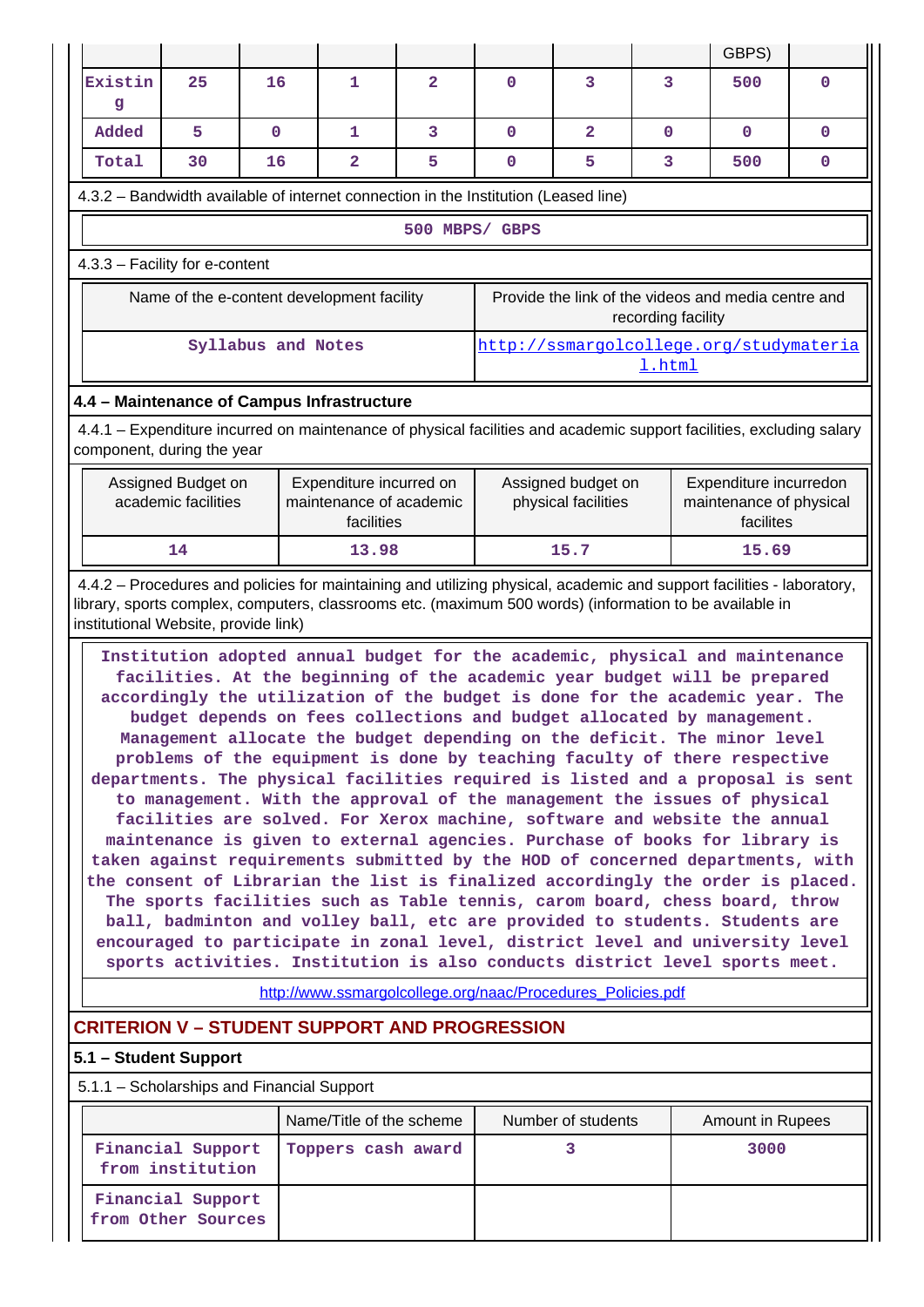|                                                                                                                                          | a) National                                                                                                                                                    |                                                             |  | SC/ST and OBC<br>Scholarships                                                                                                                                                                                   | 132                                                                         |                                                              | 384110 |                                                |  |  |  |  |
|------------------------------------------------------------------------------------------------------------------------------------------|----------------------------------------------------------------------------------------------------------------------------------------------------------------|-------------------------------------------------------------|--|-----------------------------------------------------------------------------------------------------------------------------------------------------------------------------------------------------------------|-----------------------------------------------------------------------------|--------------------------------------------------------------|--------|------------------------------------------------|--|--|--|--|
|                                                                                                                                          | b) International                                                                                                                                               |                                                             |  | No                                                                                                                                                                                                              | $\mathbf 0$                                                                 |                                                              |        | $\mathbf 0$                                    |  |  |  |  |
|                                                                                                                                          |                                                                                                                                                                |                                                             |  |                                                                                                                                                                                                                 | No file uploaded.                                                           |                                                              |        |                                                |  |  |  |  |
|                                                                                                                                          |                                                                                                                                                                |                                                             |  | 5.1.2 - Number of capability enhancement and development schemes such as Soft skill development, Remedial<br>coaching, Language lab, Bridge courses, Yoga, Meditation, Personal Counselling and Mentoring etc., |                                                                             |                                                              |        |                                                |  |  |  |  |
|                                                                                                                                          | Name of the capability<br>enhancement scheme                                                                                                                   |                                                             |  | Date of implemetation                                                                                                                                                                                           | Number of students<br>enrolled                                              |                                                              |        | Agencies involved                              |  |  |  |  |
|                                                                                                                                          |                                                                                                                                                                |                                                             |  | No Data Entered/Not Applicable !!!                                                                                                                                                                              |                                                                             |                                                              |        |                                                |  |  |  |  |
|                                                                                                                                          |                                                                                                                                                                |                                                             |  |                                                                                                                                                                                                                 | No file uploaded.                                                           |                                                              |        |                                                |  |  |  |  |
| 5.1.3 - Students benefited by guidance for competitive examinations and career counselling offered by the<br>institution during the year |                                                                                                                                                                |                                                             |  |                                                                                                                                                                                                                 |                                                                             |                                                              |        |                                                |  |  |  |  |
|                                                                                                                                          | Year<br>Name of the<br>scheme                                                                                                                                  |                                                             |  | Number of<br>benefited<br>students for<br>competitive<br>examination                                                                                                                                            | Number of<br>benefited<br>students by<br>career<br>counseling<br>activities | Number of<br>students who<br>have passedin<br>the comp. exam |        | Number of<br>studentsp placed                  |  |  |  |  |
|                                                                                                                                          | No Data Entered/Not Applicable !!!                                                                                                                             |                                                             |  |                                                                                                                                                                                                                 |                                                                             |                                                              |        |                                                |  |  |  |  |
|                                                                                                                                          | No file uploaded.                                                                                                                                              |                                                             |  |                                                                                                                                                                                                                 |                                                                             |                                                              |        |                                                |  |  |  |  |
|                                                                                                                                          | 5.1.4 – Institutional mechanism for transparency, timely redressal of student grievances, Prevention of sexual<br>harassment and ragging cases during the year |                                                             |  |                                                                                                                                                                                                                 |                                                                             |                                                              |        |                                                |  |  |  |  |
|                                                                                                                                          | Total grievances received                                                                                                                                      |                                                             |  |                                                                                                                                                                                                                 | Number of grievances redressed                                              |                                                              |        | Avg. number of days for grievance<br>redressal |  |  |  |  |
|                                                                                                                                          | 0                                                                                                                                                              |                                                             |  | 0                                                                                                                                                                                                               |                                                                             |                                                              | 0      |                                                |  |  |  |  |
|                                                                                                                                          | 5.2 - Student Progression                                                                                                                                      |                                                             |  |                                                                                                                                                                                                                 |                                                                             |                                                              |        |                                                |  |  |  |  |
|                                                                                                                                          | 5.2.1 – Details of campus placement during the year                                                                                                            |                                                             |  |                                                                                                                                                                                                                 |                                                                             |                                                              |        |                                                |  |  |  |  |
|                                                                                                                                          |                                                                                                                                                                | On campus                                                   |  |                                                                                                                                                                                                                 |                                                                             | Off campus                                                   |        |                                                |  |  |  |  |
|                                                                                                                                          | Nameof<br>organizations<br>visited                                                                                                                             | Number of<br>students<br>participated                       |  | Number of<br>stduents placed                                                                                                                                                                                    | Nameof<br>organizations<br>visited                                          | Number of<br>students<br>participated                        |        | Number of<br>stduents placed                   |  |  |  |  |
|                                                                                                                                          |                                                                                                                                                                |                                                             |  | No Data Entered/Not Applicable !!!                                                                                                                                                                              |                                                                             |                                                              |        |                                                |  |  |  |  |
|                                                                                                                                          |                                                                                                                                                                |                                                             |  |                                                                                                                                                                                                                 | No file uploaded.                                                           |                                                              |        |                                                |  |  |  |  |
|                                                                                                                                          |                                                                                                                                                                |                                                             |  | 5.2.2 - Student progression to higher education in percentage during the year                                                                                                                                   |                                                                             |                                                              |        |                                                |  |  |  |  |
|                                                                                                                                          | Year                                                                                                                                                           | Number of<br>students<br>enrolling into<br>higher education |  | Programme<br>graduated from                                                                                                                                                                                     | Depratment<br>graduated from                                                | Name of<br>institution joined                                |        | Name of<br>programme<br>admitted to            |  |  |  |  |
|                                                                                                                                          | 2018                                                                                                                                                           | 1                                                           |  | B.A                                                                                                                                                                                                             | Arts                                                                        | Sri Ganga<br>Parameshwari<br>B.Ed<br>College,<br>Chittapur   |        | B.Ed                                           |  |  |  |  |
|                                                                                                                                          | 2018                                                                                                                                                           | $\overline{\mathbf{2}}$                                     |  | B.Sc                                                                                                                                                                                                            | Science                                                                     | Sharanabasav<br>eshwar<br>University,                        |        | M.Sc<br>Chemistry                              |  |  |  |  |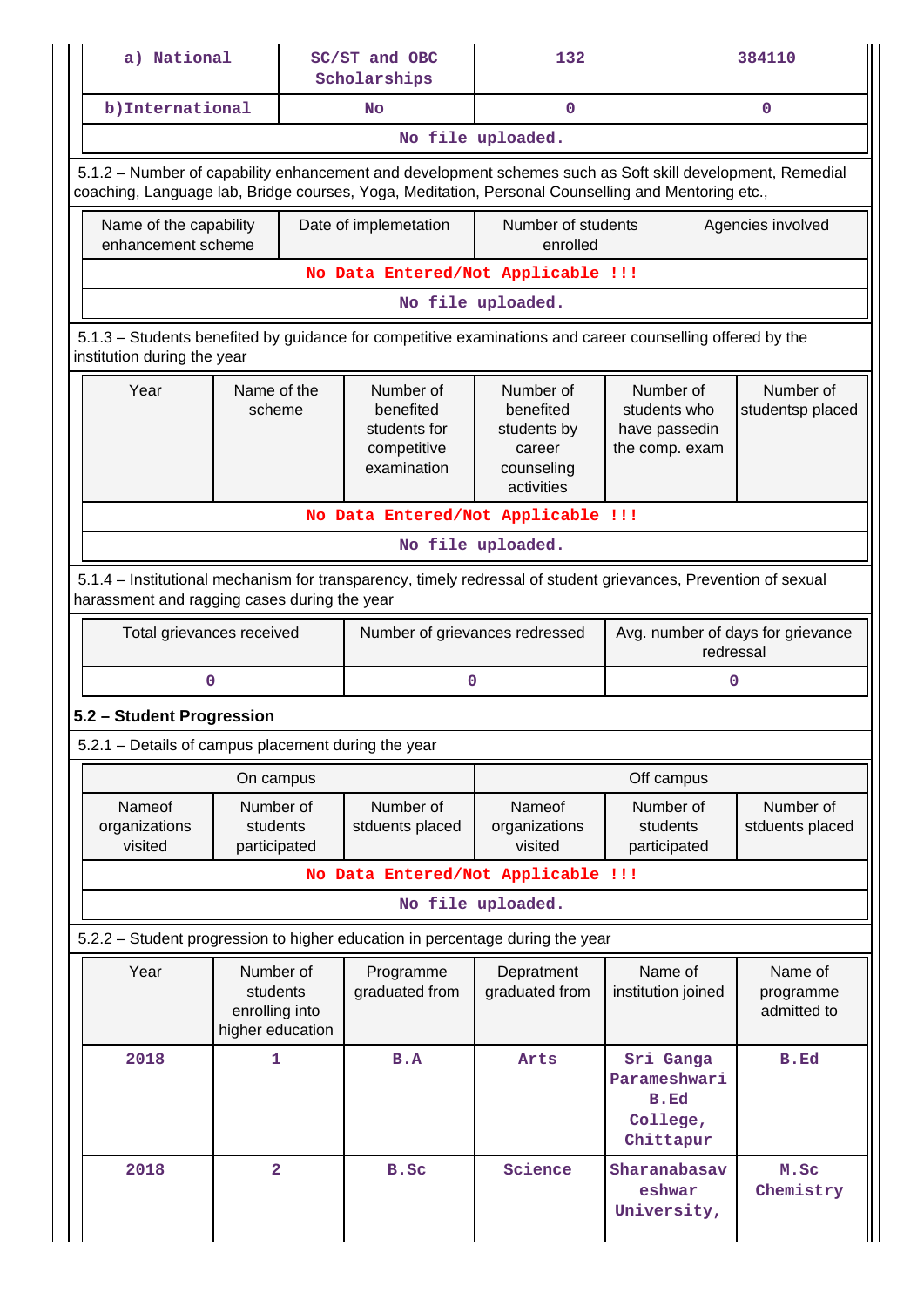|                                                                                                                                                                                        |                                                                                                                                                                                |                                    |                                   |                                     | Kalaburagi                                                                                  |                                                                                                                    |  |  |  |  |  |
|----------------------------------------------------------------------------------------------------------------------------------------------------------------------------------------|--------------------------------------------------------------------------------------------------------------------------------------------------------------------------------|------------------------------------|-----------------------------------|-------------------------------------|---------------------------------------------------------------------------------------------|--------------------------------------------------------------------------------------------------------------------|--|--|--|--|--|
| 2018                                                                                                                                                                                   | 6                                                                                                                                                                              |                                    | B.Com                             | Commerce                            | Dr Ambedkar<br>College of<br>Arts and<br>Commerce,<br>Kalaburagi                            | M.Com                                                                                                              |  |  |  |  |  |
| 2018                                                                                                                                                                                   | 1                                                                                                                                                                              | B.Com                              |                                   | Commerce                            | Institute of<br>Chetan<br><b>Business</b><br>School,<br>Management &<br>Research,<br>Hubbli | <b>MBA</b>                                                                                                         |  |  |  |  |  |
| 2018                                                                                                                                                                                   | 4                                                                                                                                                                              |                                    | B.Com<br>Commerce                 |                                     | Govt<br>College,<br>Kalaburagi                                                              | M.Com                                                                                                              |  |  |  |  |  |
| 2018                                                                                                                                                                                   | 1                                                                                                                                                                              | B.Com                              |                                   | Commerce                            | Sharanabasav<br>eshwar<br>University,<br>Kalaburagi                                         | M.Com                                                                                                              |  |  |  |  |  |
|                                                                                                                                                                                        |                                                                                                                                                                                |                                    | No file uploaded.                 |                                     |                                                                                             |                                                                                                                    |  |  |  |  |  |
| 5.2.3 - Students qualifying in state/ national/ international level examinations during the year<br>(eg:NET/SET/SLET/GATE/GMAT/CAT/GRE/TOFEL/Civil Services/State Government Services) |                                                                                                                                                                                |                                    |                                   |                                     |                                                                                             |                                                                                                                    |  |  |  |  |  |
| <b>Items</b><br>Number of students selected/ qualifying                                                                                                                                |                                                                                                                                                                                |                                    |                                   |                                     |                                                                                             |                                                                                                                    |  |  |  |  |  |
| No Data Entered/Not Applicable !!!                                                                                                                                                     |                                                                                                                                                                                |                                    |                                   |                                     |                                                                                             |                                                                                                                    |  |  |  |  |  |
| No file uploaded.                                                                                                                                                                      |                                                                                                                                                                                |                                    |                                   |                                     |                                                                                             |                                                                                                                    |  |  |  |  |  |
|                                                                                                                                                                                        | 5.2.4 – Sports and cultural activities / competitions organised at the institution level during the year                                                                       |                                    |                                   |                                     |                                                                                             |                                                                                                                    |  |  |  |  |  |
|                                                                                                                                                                                        | Activity                                                                                                                                                                       |                                    | Level                             |                                     |                                                                                             | <b>Number of Participants</b>                                                                                      |  |  |  |  |  |
|                                                                                                                                                                                        |                                                                                                                                                                                | No Data Entered/Not Applicable !!! |                                   |                                     |                                                                                             |                                                                                                                    |  |  |  |  |  |
|                                                                                                                                                                                        |                                                                                                                                                                                |                                    | No file uploaded.                 |                                     |                                                                                             |                                                                                                                    |  |  |  |  |  |
|                                                                                                                                                                                        | 5.3 - Student Participation and Activities                                                                                                                                     |                                    |                                   |                                     |                                                                                             |                                                                                                                    |  |  |  |  |  |
|                                                                                                                                                                                        | 5.3.1 – Number of awards/medals for outstanding performance in sports/cultural activities at national/international<br>level (award for a team event should be counted as one) |                                    |                                   |                                     |                                                                                             |                                                                                                                    |  |  |  |  |  |
| Year                                                                                                                                                                                   | Name of the<br>award/medal                                                                                                                                                     | National/<br>Internaional          | Number of<br>awards for<br>Sports | Number of<br>awards for<br>Cultural | Student ID<br>number                                                                        | Name of the<br>student                                                                                             |  |  |  |  |  |
|                                                                                                                                                                                        |                                                                                                                                                                                | No Data Entered/Not Applicable !!! |                                   |                                     |                                                                                             |                                                                                                                    |  |  |  |  |  |
|                                                                                                                                                                                        |                                                                                                                                                                                |                                    | No file uploaded.                 |                                     |                                                                                             |                                                                                                                    |  |  |  |  |  |
|                                                                                                                                                                                        | the institution (maximum 500 words)                                                                                                                                            |                                    |                                   |                                     |                                                                                             | 5.3.2 - Activity of Student Council & representation of students on academic & administrative bodies/committees of |  |  |  |  |  |
|                                                                                                                                                                                        |                                                                                                                                                                                | No Data Entered/Not Applicable !!! |                                   |                                     |                                                                                             |                                                                                                                    |  |  |  |  |  |
| 5.4 - Alumni Engagement                                                                                                                                                                |                                                                                                                                                                                |                                    |                                   |                                     |                                                                                             |                                                                                                                    |  |  |  |  |  |
|                                                                                                                                                                                        | 5.4.1 - Whether the institution has registered Alumni Association?                                                                                                             |                                    |                                   |                                     |                                                                                             |                                                                                                                    |  |  |  |  |  |
| Yes                                                                                                                                                                                    |                                                                                                                                                                                |                                    |                                   |                                     |                                                                                             |                                                                                                                    |  |  |  |  |  |
|                                                                                                                                                                                        | Institution registered the Alumni Association in the year 2018 with                                                                                                            |                                    |                                   |                                     |                                                                                             |                                                                                                                    |  |  |  |  |  |
|                                                                                                                                                                                        | registration no.DRKB/SOR/964/2017-18 and name as H.K.E Samstheya S.S. Margol                                                                                                   |                                    |                                   |                                     |                                                                                             |                                                                                                                    |  |  |  |  |  |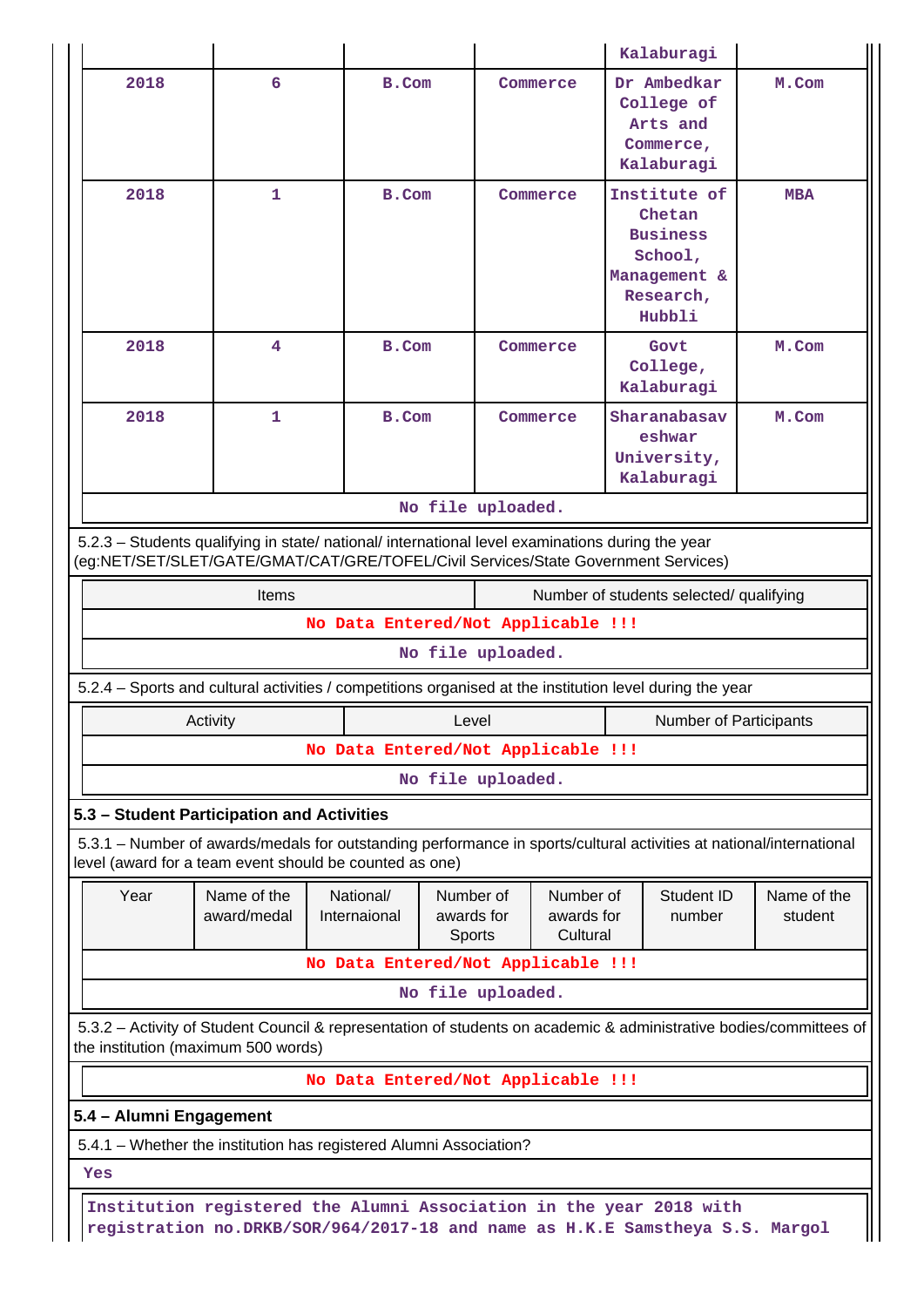**Kala Vignan Hagu Vanijya Maha Vidyalay Shahabad Kalejin Hale Vidyathigal Sangh At S.S.Margol College, Shahabad, Chittapur - 585102, Kalaburagi. The following are the working committee members : 1) Dr.Anilkumar R Koppalkar, Honorable President, 2) Sri.Anilkumar Revensiddappa Ingenshetty, President, 3) Sri.Gurumurty Rachappa Badiger, Vice President, 4) Sri Shankar Somyaji, Vice President, 5) Sri.Vasudev Sheshu Chavan, Secretary, 6) Sri.Ramanna Sabanna, Joint Secretary, 7) Sri.Ramesh Krishna Bhut, Joint Secretary, 8) Sri.Amar Bhimashankar Muthati, Treasurer, 9) Sri.Shivkumar Eknath Kusale, Member, 10) Sri.Rajkumar Eshwarappa Benurkar, Member, 11) Sri.Gurulingappa Veerappa Tungal, Member, 12) Sri.Peerpasha Malharrao, Member, 13) Sri.Vishal Deva Rathod, Member, 14) Sri.Basavaraj Rachappa Badiger, Member, 15) Sri.Jaganath Saibanna, Member, 16) Kum.Surekha Marling Nalwar, Member, 17) Sri.Shivshankar Sidlingayya Hiremath, Memeber. Membership fees is as follows : 1) Ordinary Member : Rs.101/-, 2) Donor Member : Rs.201/-, 3) Patrons : Rs.501/-, 4) Life Member : Rs.1000/-.**

5.4.2 – No. of enrolled Alumni:

**17**

5.4.3 – Alumni contribution during the year (in Rupees) :

**1700**

5.4.4 – Meetings/activities organized by Alumni Association :

**2 meetings**

#### **CRITERION VI – GOVERNANCE, LEADERSHIP AND MANAGEMENT**

#### **6.1 – Institutional Vision and Leadership**

 6.1.1 – Mention two practices of decentralization and participative management during the last year (maximum 500 words)

#### **No Data Entered/Not Applicable !!!**

6.1.2 – Does the institution have a Management Information System (MIS)?

#### **Partial**

#### **6.2 – Strategy Development and Deployment**

6.2.1 – Quality improvement strategies adopted by the institution for each of the following (with in 100 words each):

| <b>Strategy Type</b>       | Details                                                                                                                                                                                                                        |
|----------------------------|--------------------------------------------------------------------------------------------------------------------------------------------------------------------------------------------------------------------------------|
| Curriculum Development     | Senior Staff members worked as Board of<br>Studies, these faculty members are<br>helped in developing the Curriculum.                                                                                                          |
| Teaching and Learning      | Teachers first prepare there teaching<br>plan and act accordingly. Teaching and<br>learning process is monitored by HOD of<br>the respective departments and by<br>Principal. On this basis work down<br>register is prepared. |
| Examination and Evaluation | Two internal examinations are conducted<br>for each semester as per university<br>quidelines.                                                                                                                                  |
| Research and Development   | Research Activities is observed by<br>Dr. Vaijinath Verma and produced 2<br>international papers.                                                                                                                              |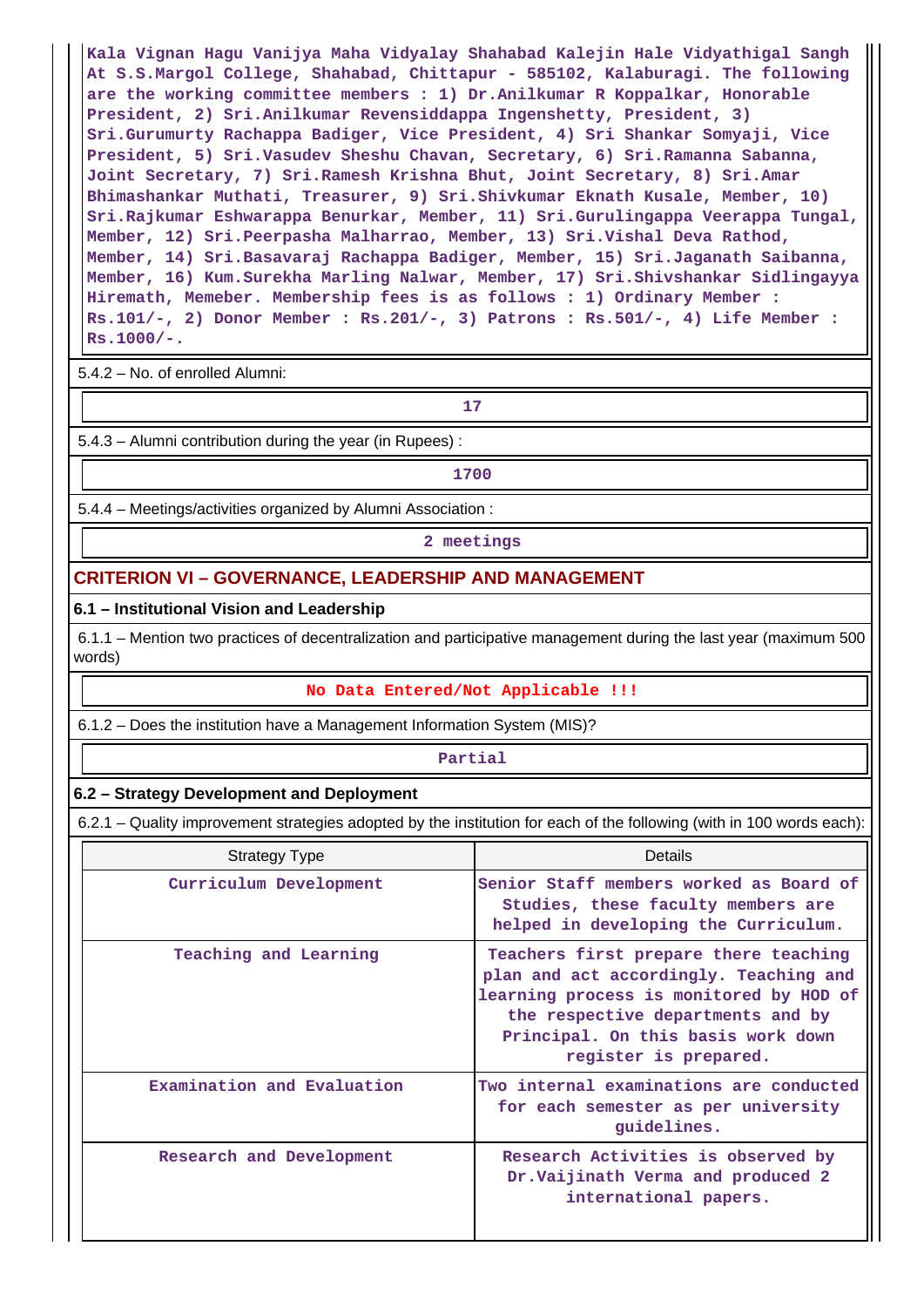|                                                                                                                                                                                            |                                                                                                                                                                 |                                                                                             | Library, ICT and Physical<br>Infrastructure / Instrumentation                                     |                   | Digitization of library is in process,<br>Management has provided good                                                                                             |                                                                                                                                                                                             |                                                  |                   |                                                      |  |
|--------------------------------------------------------------------------------------------------------------------------------------------------------------------------------------------|-----------------------------------------------------------------------------------------------------------------------------------------------------------------|---------------------------------------------------------------------------------------------|---------------------------------------------------------------------------------------------------|-------------------|--------------------------------------------------------------------------------------------------------------------------------------------------------------------|---------------------------------------------------------------------------------------------------------------------------------------------------------------------------------------------|--------------------------------------------------|-------------------|------------------------------------------------------|--|
|                                                                                                                                                                                            |                                                                                                                                                                 |                                                                                             |                                                                                                   |                   | infrastructure and every year<br>management adds books to the library<br>and chemical / equipment.                                                                 |                                                                                                                                                                                             |                                                  |                   |                                                      |  |
|                                                                                                                                                                                            |                                                                                                                                                                 |                                                                                             | Admission of Students                                                                             |                   | Since 5 years the admissions of<br>students is increasing.                                                                                                         |                                                                                                                                                                                             |                                                  |                   |                                                      |  |
| 6.2.2 – Implementation of e-governance in areas of operations:                                                                                                                             |                                                                                                                                                                 |                                                                                             |                                                                                                   |                   |                                                                                                                                                                    |                                                                                                                                                                                             |                                                  |                   |                                                      |  |
|                                                                                                                                                                                            |                                                                                                                                                                 | E-governace area                                                                            |                                                                                                   |                   |                                                                                                                                                                    |                                                                                                                                                                                             | <b>Details</b>                                   |                   |                                                      |  |
|                                                                                                                                                                                            | Student Admission and Support                                                                                                                                   |                                                                                             |                                                                                                   |                   |                                                                                                                                                                    | Online uploading of Admission<br>eligibility forms to Gulbarga<br>University. All types of fees are<br>submitted to university online mode.<br>Scholarship also applying through<br>online. |                                                  |                   |                                                      |  |
| 6.3 - Faculty Empowerment Strategies                                                                                                                                                       |                                                                                                                                                                 |                                                                                             |                                                                                                   |                   |                                                                                                                                                                    |                                                                                                                                                                                             |                                                  |                   |                                                      |  |
| 6.3.1 – Teachers provided with financial support to attend conferences / workshops and towards membership fee<br>of professional bodies during the year                                    |                                                                                                                                                                 |                                                                                             |                                                                                                   |                   |                                                                                                                                                                    |                                                                                                                                                                                             |                                                  |                   |                                                      |  |
| Year                                                                                                                                                                                       | Name of Teacher                                                                                                                                                 |                                                                                             |                                                                                                   |                   | Name of conference/<br>Name of the<br>professional body for<br>workshop attended<br>for which financial<br>which membership<br>fee is provided<br>support provided |                                                                                                                                                                                             |                                                  | Amount of support |                                                      |  |
| No Data Entered/Not Applicable !!!                                                                                                                                                         |                                                                                                                                                                 |                                                                                             |                                                                                                   |                   |                                                                                                                                                                    |                                                                                                                                                                                             |                                                  |                   |                                                      |  |
| No file uploaded.                                                                                                                                                                          |                                                                                                                                                                 |                                                                                             |                                                                                                   |                   |                                                                                                                                                                    |                                                                                                                                                                                             |                                                  |                   |                                                      |  |
|                                                                                                                                                                                            | 6.3.2 - Number of professional development / administrative training programmes organized by the College for<br>teaching and non teaching staff during the year |                                                                                             |                                                                                                   |                   |                                                                                                                                                                    |                                                                                                                                                                                             |                                                  |                   |                                                      |  |
| Year                                                                                                                                                                                       |                                                                                                                                                                 | Title of the<br>professional<br>development<br>programme<br>organised for<br>teaching staff | Title of the<br>administrative<br>training<br>programme<br>organised for<br>non-teaching<br>staff | From date         |                                                                                                                                                                    | To Date                                                                                                                                                                                     | Number of<br>participants<br>(Teaching<br>staff) |                   | Number of<br>participants<br>(non-teaching<br>staff) |  |
|                                                                                                                                                                                            |                                                                                                                                                                 |                                                                                             |                                                                                                   |                   |                                                                                                                                                                    | No Data Entered/Not Applicable !!!                                                                                                                                                          |                                                  |                   |                                                      |  |
|                                                                                                                                                                                            |                                                                                                                                                                 |                                                                                             |                                                                                                   | No file uploaded. |                                                                                                                                                                    |                                                                                                                                                                                             |                                                  |                   |                                                      |  |
| 6.3.3 - No. of teachers attending professional development programmes, viz., Orientation Programme, Refresher<br>Course, Short Term Course, Faculty Development Programmes during the year |                                                                                                                                                                 |                                                                                             |                                                                                                   |                   |                                                                                                                                                                    |                                                                                                                                                                                             |                                                  |                   |                                                      |  |
| Title of the<br>professional<br>development<br>programme                                                                                                                                   |                                                                                                                                                                 |                                                                                             | Number of teachers<br>who attended                                                                | From Date         |                                                                                                                                                                    | To date                                                                                                                                                                                     |                                                  |                   | Duration                                             |  |
|                                                                                                                                                                                            |                                                                                                                                                                 |                                                                                             |                                                                                                   |                   |                                                                                                                                                                    | No Data Entered/Not Applicable !!!                                                                                                                                                          |                                                  |                   |                                                      |  |
|                                                                                                                                                                                            |                                                                                                                                                                 |                                                                                             |                                                                                                   | No file uploaded. |                                                                                                                                                                    |                                                                                                                                                                                             |                                                  |                   |                                                      |  |
| 6.3.4 - Faculty and Staff recruitment (no. for permanent recruitment):                                                                                                                     |                                                                                                                                                                 |                                                                                             |                                                                                                   |                   |                                                                                                                                                                    |                                                                                                                                                                                             |                                                  |                   |                                                      |  |
|                                                                                                                                                                                            |                                                                                                                                                                 | Teaching                                                                                    |                                                                                                   |                   |                                                                                                                                                                    |                                                                                                                                                                                             | Non-teaching                                     |                   |                                                      |  |
| Permanent                                                                                                                                                                                  |                                                                                                                                                                 |                                                                                             | <b>Full Time</b>                                                                                  |                   | <b>Full Time</b><br>Permanent                                                                                                                                      |                                                                                                                                                                                             |                                                  |                   |                                                      |  |
|                                                                                                                                                                                            |                                                                                                                                                                 |                                                                                             |                                                                                                   |                   |                                                                                                                                                                    | No Data Entered/Not Applicable !!!                                                                                                                                                          |                                                  |                   |                                                      |  |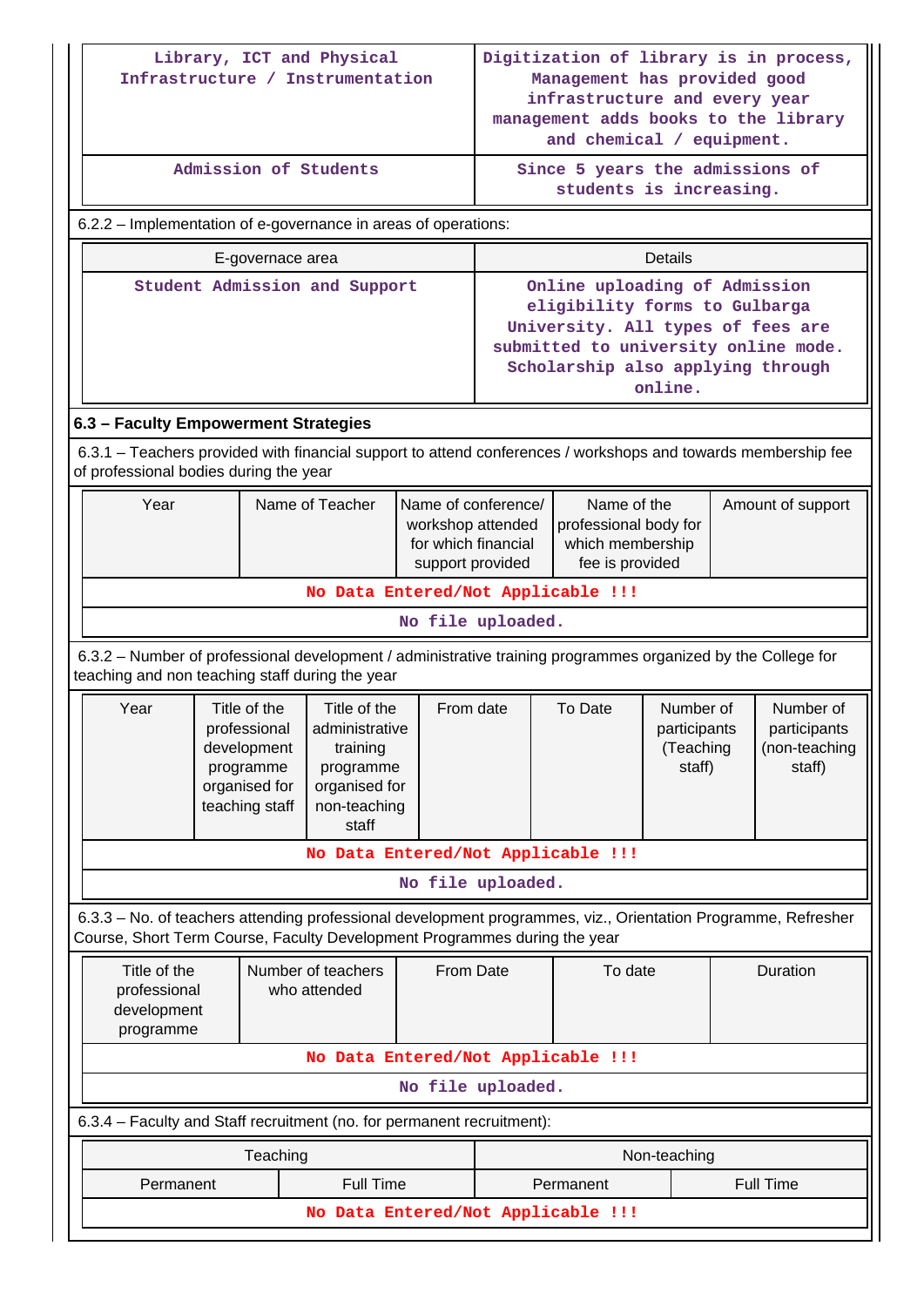| 6.3.5 - Welfare schemes for                                                                                                                          |                                                                                                                                                                                                                                                           |  |                            |                                    |                     |                    |                           |  |  |
|------------------------------------------------------------------------------------------------------------------------------------------------------|-----------------------------------------------------------------------------------------------------------------------------------------------------------------------------------------------------------------------------------------------------------|--|----------------------------|------------------------------------|---------------------|--------------------|---------------------------|--|--|
| Teaching                                                                                                                                             |                                                                                                                                                                                                                                                           |  | Non-teaching               |                                    |                     |                    | <b>Students</b>           |  |  |
|                                                                                                                                                      |                                                                                                                                                                                                                                                           |  |                            | No Data Entered/Not Applicable !!! |                     |                    |                           |  |  |
| 6.4 - Financial Management and Resource Mobilization                                                                                                 |                                                                                                                                                                                                                                                           |  |                            |                                    |                     |                    |                           |  |  |
| 6.4.1 - Institution conducts internal and external financial audits regularly (with in 100 words each)                                               |                                                                                                                                                                                                                                                           |  |                            |                                    |                     |                    |                           |  |  |
|                                                                                                                                                      | Institution conducts internal external audit every year with a qualified<br>Charted Accountant. In internal auditing is done for salary received by Govt<br>and CA files quarterly. External auditor audits all other kinds of financial<br>transactions. |  |                            |                                    |                     |                    |                           |  |  |
| 6.4.2 - Funds / Grants received from management, non-government bodies, individuals, philanthropies during the<br>year(not covered in Criterion III) |                                                                                                                                                                                                                                                           |  |                            |                                    |                     |                    |                           |  |  |
| Name of the non government<br>funding agencies /individuals                                                                                          |                                                                                                                                                                                                                                                           |  |                            | Funds/ Grnats received in Rs.      |                     |                    | Purpose                   |  |  |
|                                                                                                                                                      | No Data Entered/Not Applicable !!!                                                                                                                                                                                                                        |  |                            |                                    |                     |                    |                           |  |  |
|                                                                                                                                                      |                                                                                                                                                                                                                                                           |  |                            | No file uploaded.                  |                     |                    |                           |  |  |
| 6.4.3 - Total corpus fund generated                                                                                                                  |                                                                                                                                                                                                                                                           |  |                            |                                    |                     |                    |                           |  |  |
| No Data Entered/Not Applicable !!!                                                                                                                   |                                                                                                                                                                                                                                                           |  |                            |                                    |                     |                    |                           |  |  |
| 6.5 - Internal Quality Assurance System                                                                                                              |                                                                                                                                                                                                                                                           |  |                            |                                    |                     |                    |                           |  |  |
| 6.5.1 - Whether Academic and Administrative Audit (AAA) has been done?                                                                               |                                                                                                                                                                                                                                                           |  |                            |                                    |                     |                    |                           |  |  |
| <b>Audit Type</b><br>External<br>Internal                                                                                                            |                                                                                                                                                                                                                                                           |  |                            |                                    |                     |                    |                           |  |  |
|                                                                                                                                                      | Yes/No                                                                                                                                                                                                                                                    |  | Agency                     |                                    | Yes/No<br>Authority |                    |                           |  |  |
| Academic                                                                                                                                             | <b>No</b>                                                                                                                                                                                                                                                 |  |                            |                                    |                     | Yes                | Management                |  |  |
| Administrative                                                                                                                                       | No                                                                                                                                                                                                                                                        |  |                            |                                    |                     | Yes                | Management                |  |  |
| 6.5.2 - Activities and support from the Parent - Teacher Association (at least three)                                                                |                                                                                                                                                                                                                                                           |  |                            |                                    |                     |                    |                           |  |  |
|                                                                                                                                                      |                                                                                                                                                                                                                                                           |  |                            | No Data Entered/Not Applicable !!! |                     |                    |                           |  |  |
| 6.5.3 – Development programmes for support staff (at least three)                                                                                    |                                                                                                                                                                                                                                                           |  |                            |                                    |                     |                    |                           |  |  |
|                                                                                                                                                      |                                                                                                                                                                                                                                                           |  |                            | No Data Entered/Not Applicable !!! |                     |                    |                           |  |  |
| 6.5.4 - Post Accreditation initiative(s) (mention at least three)                                                                                    |                                                                                                                                                                                                                                                           |  |                            |                                    |                     |                    |                           |  |  |
| AQAR submission Conducting Seminar / FDP Conducting Student Support Programmes                                                                       |                                                                                                                                                                                                                                                           |  |                            | Sports Activities                  |                     |                    |                           |  |  |
| 6.5.5 - Internal Quality Assurance System Details                                                                                                    |                                                                                                                                                                                                                                                           |  |                            |                                    |                     |                    |                           |  |  |
|                                                                                                                                                      | a) Submission of Data for AISHE portal                                                                                                                                                                                                                    |  |                            |                                    |                     | Yes                |                           |  |  |
|                                                                                                                                                      | b) Participation in NIRF                                                                                                                                                                                                                                  |  |                            |                                    |                     | No                 |                           |  |  |
|                                                                                                                                                      | c)ISO certification                                                                                                                                                                                                                                       |  |                            |                                    |                     | No                 |                           |  |  |
|                                                                                                                                                      | d)NBA or any other quality audit                                                                                                                                                                                                                          |  |                            |                                    |                     | No                 |                           |  |  |
| 6.5.6 - Number of Quality Initiatives undertaken during the year                                                                                     |                                                                                                                                                                                                                                                           |  |                            |                                    |                     |                    |                           |  |  |
| Year                                                                                                                                                 | Name of quality<br>initiative by IQAC                                                                                                                                                                                                                     |  | Date of<br>conducting IQAC | <b>Duration From</b>               |                     | <b>Duration To</b> | Number of<br>participants |  |  |
|                                                                                                                                                      |                                                                                                                                                                                                                                                           |  |                            | No Data Entered/Not Applicable !!! |                     |                    |                           |  |  |
| No file uploaded.                                                                                                                                    |                                                                                                                                                                                                                                                           |  |                            |                                    |                     |                    |                           |  |  |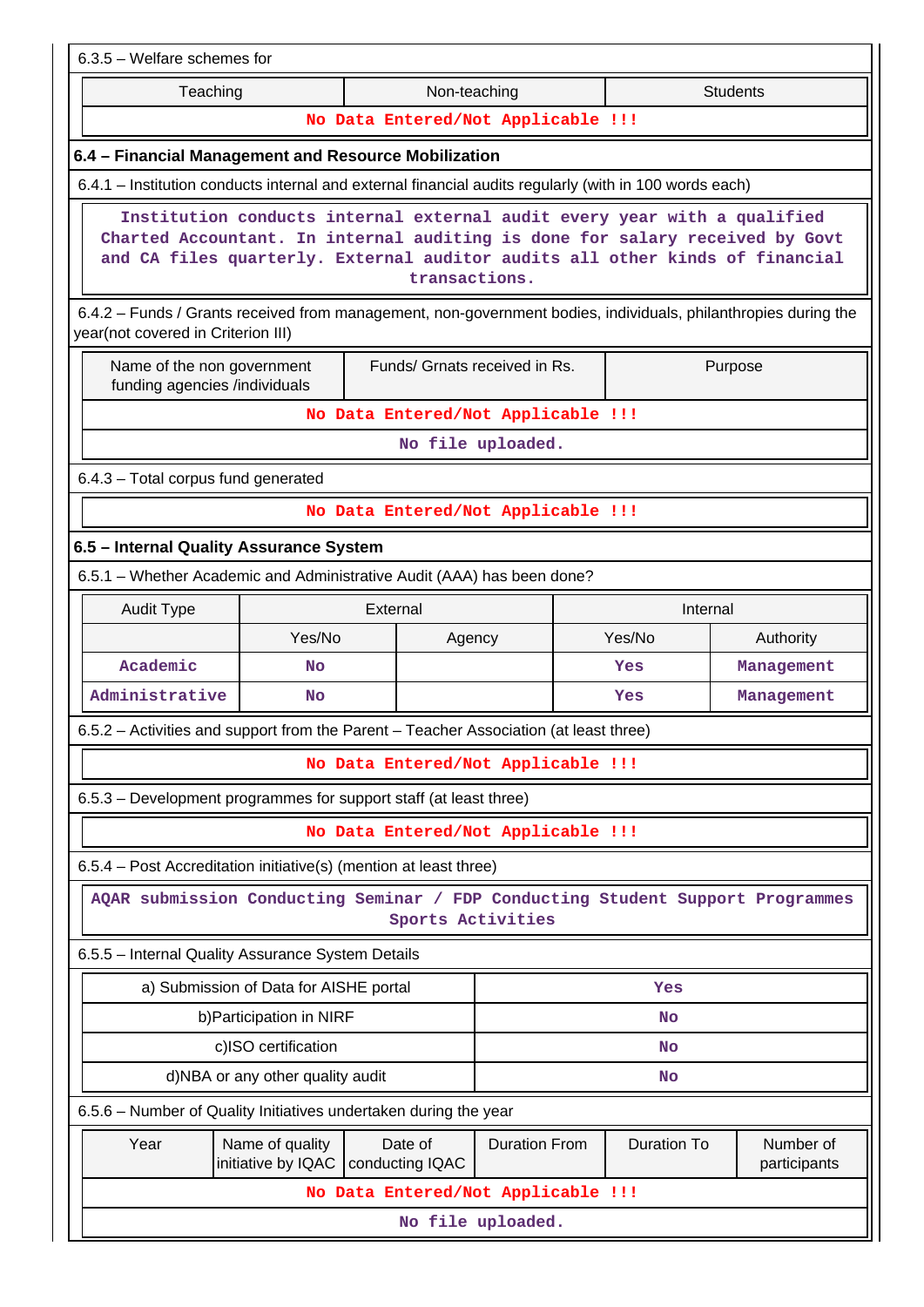## **CRITERION VII – INSTITUTIONAL VALUES AND BEST PRACTICES**

## **7.1 – Institutional Values and Social Responsibilities**

 7.1.1 – Gender Equity (Number of gender equity promotion programmes organized by the institution during the year)

| Title of the<br>programme                                                                           | Period from                                                                                       |                      | Period To           |                                    |                    |                       | Number of Participants     |                                                     |  |  |  |
|-----------------------------------------------------------------------------------------------------|---------------------------------------------------------------------------------------------------|----------------------|---------------------|------------------------------------|--------------------|-----------------------|----------------------------|-----------------------------------------------------|--|--|--|
|                                                                                                     |                                                                                                   |                      |                     |                                    |                    | Female                |                            | Male                                                |  |  |  |
| Gender<br>Inequality<br>Constitutional<br>safeguards                                                | 15/02/2019                                                                                        |                      | 20/02/2019          |                                    |                    | 150                   | 50                         |                                                     |  |  |  |
| 7.1.2 - Environmental Consciousness and Sustainability/Alternate Energy initiatives such as:        |                                                                                                   |                      |                     |                                    |                    |                       |                            |                                                     |  |  |  |
| Percentage of power requirement of the University met by the renewable energy sources               |                                                                                                   |                      |                     |                                    |                    |                       |                            |                                                     |  |  |  |
| Ten Solar lamps are installed in the Campus, 150W of power is saved                                 |                                                                                                   |                      |                     |                                    |                    |                       |                            |                                                     |  |  |  |
| 7.1.3 - Differently abled (Divyangjan) friendliness                                                 |                                                                                                   |                      |                     |                                    |                    |                       |                            |                                                     |  |  |  |
| Item facilities                                                                                     |                                                                                                   | Yes/No               |                     |                                    |                    |                       | Number of beneficiaries    |                                                     |  |  |  |
| Physical facilities                                                                                 |                                                                                                   | <b>No</b>            |                     |                                    |                    |                       | 0                          |                                                     |  |  |  |
| Provision for lift                                                                                  |                                                                                                   |                      | <b>No</b>           |                                    |                    | $\mathbf 0$           |                            |                                                     |  |  |  |
| Ramp/Rails                                                                                          |                                                                                                   |                      | Yes                 |                                    |                    |                       | $\overline{\mathbf{2}}$    |                                                     |  |  |  |
| <b>Braille</b>                                                                                      | Software/facilities                                                                               |                      |                     |                                    |                    | $\mathbf 0$           |                            |                                                     |  |  |  |
| <b>Rest Rooms</b>                                                                                   |                                                                                                   | Yes                  |                     |                                    |                    | 1                     |                            |                                                     |  |  |  |
| Scribes for examination                                                                             |                                                                                                   | <b>No</b>            |                     |                                    |                    | $\mathbf 0$           |                            |                                                     |  |  |  |
| students                                                                                            | Special skill development<br>for differently abled                                                |                      |                     | <b>No</b>                          | $\mathbf 0$        |                       |                            |                                                     |  |  |  |
| 7.1.4 - Inclusion and Situatedness                                                                  |                                                                                                   |                      |                     |                                    |                    |                       |                            |                                                     |  |  |  |
| Number of<br>Year<br>initiatives to<br>address<br>locational<br>advantages<br>and disadva<br>ntages | Number of<br>initiatives<br>taken to<br>engage with<br>and<br>contribute to<br>local<br>community |                      | Date                | Duration                           |                    | Name of<br>initiative | <b>Issues</b><br>addressed | Number of<br>participating<br>students<br>and staff |  |  |  |
|                                                                                                     |                                                                                                   |                      |                     | No Data Entered/Not Applicable !!! |                    |                       |                            |                                                     |  |  |  |
|                                                                                                     |                                                                                                   |                      |                     | No file uploaded.                  |                    |                       |                            |                                                     |  |  |  |
| 7.1.5 - Human Values and Professional Ethics Code of conduct (handbooks) for various stakeholders   |                                                                                                   |                      |                     |                                    |                    |                       |                            |                                                     |  |  |  |
| Title                                                                                               |                                                                                                   |                      | Date of publication |                                    |                    |                       | Follow up(max 100 words)   |                                                     |  |  |  |
|                                                                                                     |                                                                                                   |                      |                     | No Data Entered/Not Applicable !!! |                    |                       |                            |                                                     |  |  |  |
| 7.1.6 - Activities conducted for promotion of universal Values and Ethics                           |                                                                                                   |                      |                     |                                    |                    |                       |                            |                                                     |  |  |  |
| Activity                                                                                            |                                                                                                   | <b>Duration From</b> |                     |                                    | <b>Duration To</b> |                       | Number of participants     |                                                     |  |  |  |
| Catrate eye<br>operation                                                                            |                                                                                                   | 28/08/2018           |                     |                                    | 30/08/2018         |                       |                            | 80                                                  |  |  |  |